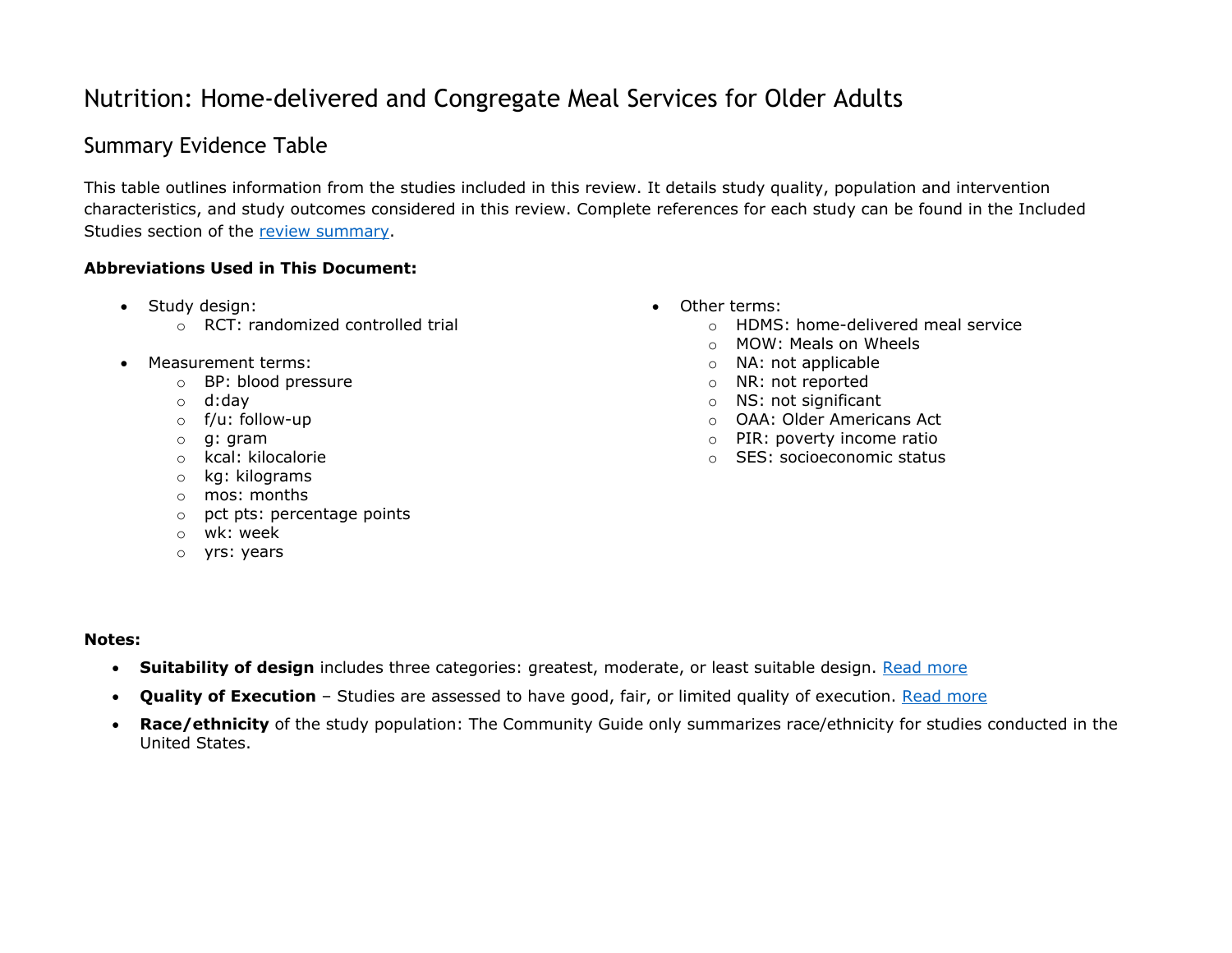| <b>Study</b>                                         | <b>Study Sample</b>                                                                              | <b>Intervention Characteristics</b>                                                                | <b>Results</b>                                                    |
|------------------------------------------------------|--------------------------------------------------------------------------------------------------|----------------------------------------------------------------------------------------------------|-------------------------------------------------------------------|
| Author, Year: An et<br>al., 2015                     | <b>Sample size:</b><br>Intervention: 145                                                         | Location (urbanicity): national sample in U.S. Analysis:<br>(NR)                                   | Compared on a day participants received a                         |
| <b>Study Design:</b>                                 | <b>Demographics:</b>                                                                             | <b>Intervention duration, if applicable: NR</b>                                                    | meal to a day they did not receive a meal                         |
| Retrospective self-<br>controlled                    | Mean age: 67.9 yrs<br>Gender: 57.0% female                                                       | When intervention occurred: 2003-2012                                                              | Energy intake (kcal/d)<br>Day with meal: 1830.0                   |
|                                                      | Race/ethnicity: 11.3% Black or                                                                   |                                                                                                    | Day without meal: 1678.3                                          |
| <b>Suitability of Design:</b>                        | African American, 13.8%                                                                          | <b>Intervention:</b>                                                                               | Regression coefficient: 133.9 (p= NS)                             |
| Moderate                                             | Hispanic, 4.8% other, 70.0%                                                                      | HDMS: existing participants                                                                        |                                                                   |
|                                                      | White                                                                                            | Frequency: unknown                                                                                 | Protein intake (g/d)                                              |
| Fair                                                 | Quality of Execution:  SES: 43.6% PIR <130%, 37.3<br>130% <pir<300%, 19.2="" pir=""></pir<300%,> | Content of meals: unknown<br>Funding: unknown                                                      | Day with meal: 69.6<br>Day without meal: 68.5                     |
|                                                      | 300%                                                                                             | Meals delivered by local providers                                                                 | Regression coefficient: 8.4                                       |
| <b>Limitations: 3</b>                                | Living Situation: 41.7% live with                                                                |                                                                                                    | $(p=0.05 < p < 0.10)$                                             |
| Description, exposure,                               | others                                                                                           |                                                                                                    |                                                                   |
| other (content of meals<br>not described)            |                                                                                                  |                                                                                                    | Vitamin and mineral intake<br>Favorable: Vitamin D, Calcium,      |
|                                                      |                                                                                                  |                                                                                                    | Magnesium, Potassium                                              |
| <b>Study Arm(s): Single</b>                          |                                                                                                  |                                                                                                    |                                                                   |
|                                                      |                                                                                                  |                                                                                                    | Unfavorable: Sodium                                               |
|                                                      |                                                                                                  |                                                                                                    | Paper conclusions: HDMS recipients<br>improved nutritional intake |
| <b>Author, Year:</b>                                 | <b>Sample size:</b>                                                                              | Location (urbanicity): The Netherlands (NR)                                                        | <b>Analysis:</b>                                                  |
| Denissen et al., 2017                                | Intervention: 25                                                                                 |                                                                                                    | Compared HDMS participants to non-HDMS                            |
|                                                      | Control: 19                                                                                      | <b>Intervention duration: 3 mos</b>                                                                | participants.                                                     |
| <b>Study Design: Other</b><br>design with concurrent | <b>Demographics:</b>                                                                             | When intervention occurred: 2013                                                                   | Energy intake (kcal/d)                                            |
| comparison                                           | <b>Intervention</b>                                                                              |                                                                                                    | Intervention: baseline: 1596.0; f/u:                              |
|                                                      | Mean age: 83.0 yrs                                                                               | <b>Intervention:</b>                                                                               | 1737.0                                                            |
| <b>Suitability of Design:</b>                        | Gender: 76.0% female                                                                             | HDMS: new participants                                                                             | Comparison: baseline: 1511.0; f/u: 1555.0                         |
| Greatest                                             | Race/ethnicity: NR<br>SES: 91.7% low education                                                   | Frequency: 4-7 meals/week                                                                          | Difference between groups: 97.0 kcal/d                            |
| <b>Quality of Execution:</b>                         | Living Situation: 28.0% married                                                                  | Content of meals: Participants provided with a<br>high-quality dinner following dietary guidelines | $(p = NS)$                                                        |
| Good                                                 | or with partner                                                                                  | of the Netherlands Nutrition Centre Foundation;                                                    | Protein intake (g/d)                                              |
|                                                      | Chronic condition(s): 60.0% with                                                                 | participants could also choose from three types                                                    | Intervention: baseline: 65.4; f/u: 70.2                           |
| <b>Limitations: 1</b>                                | 3 or more chronic conditions,                                                                    | of desserts: a healthy high-energy snack,                                                          | Comparison: baseline: 58.3; f/u: 62.5                             |
| <b>Bias</b>                                          | 48.0% heart disease; 72.0%<br>have 4 or more medications/day                                     | protein-fortified juice, or a protein-fortified<br>smoothie. 5- week menu cycle was used.          | Difference between groups: 0.6 g/d (p=<br>NS)                     |
| <b>Study Arm(s): Single</b>                          |                                                                                                  | Funding: self-pay                                                                                  |                                                                   |
|                                                      | <b>Comparison</b>                                                                                |                                                                                                    | Vitamin and mineral intake                                        |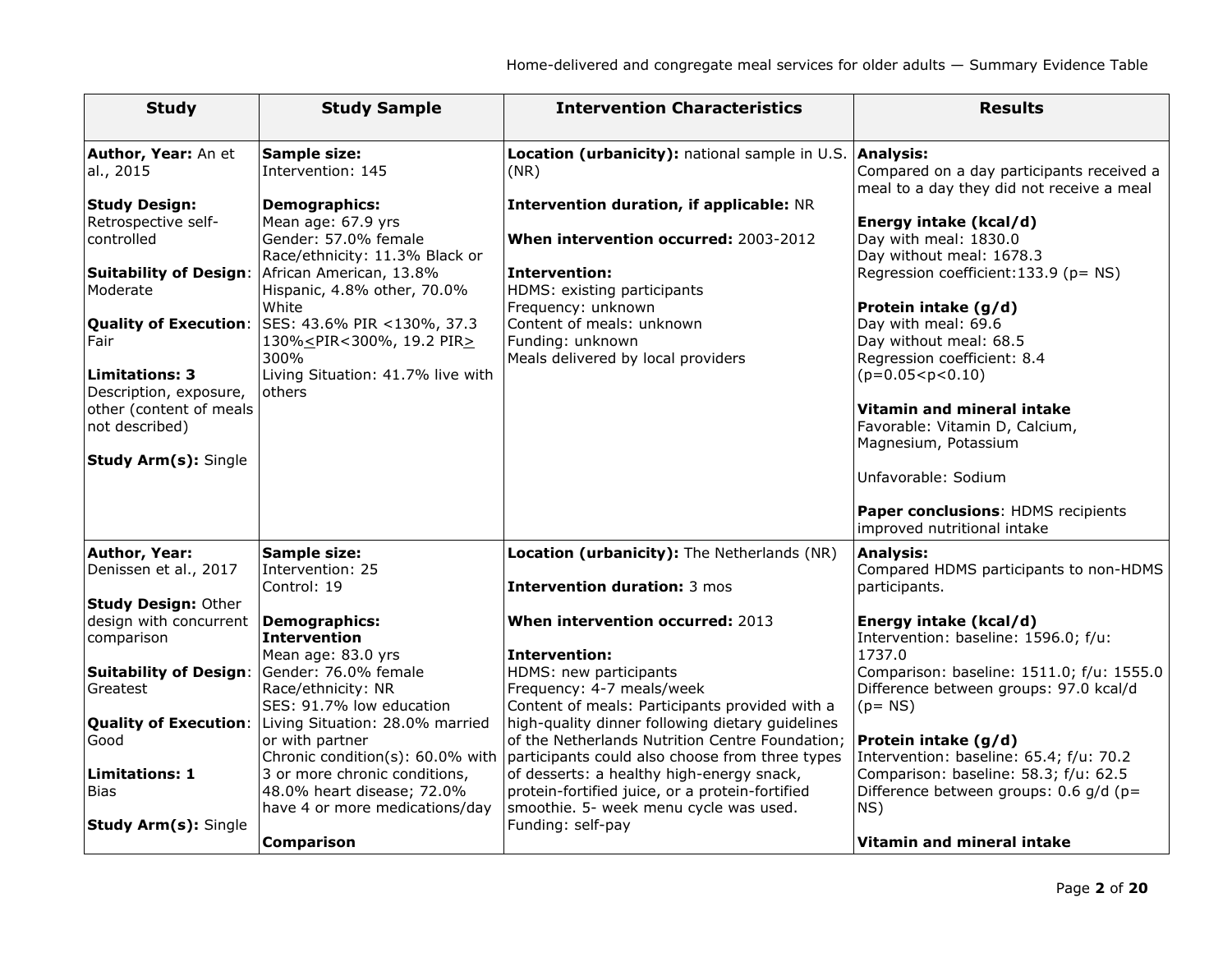| <b>Study</b>                                  | <b>Study Sample</b>                                                                          | <b>Intervention Characteristics</b>                                                         | <b>Results</b>                                                                                                                                                                                                                                                                                                                                                                                                                                                                                                                                                                                                                                                                                                                                                                                                      |
|-----------------------------------------------|----------------------------------------------------------------------------------------------|---------------------------------------------------------------------------------------------|---------------------------------------------------------------------------------------------------------------------------------------------------------------------------------------------------------------------------------------------------------------------------------------------------------------------------------------------------------------------------------------------------------------------------------------------------------------------------------------------------------------------------------------------------------------------------------------------------------------------------------------------------------------------------------------------------------------------------------------------------------------------------------------------------------------------|
|                                               | Mean age: 84.0 yrs<br>Gender: 78.9% female<br>Race/ethnicity: NR<br>SES: 76.5% low education | Meals delivered by local logistic service<br>providers<br>Comparison: maintained usual diet | Favorable: Vitamin C, Vitamin E, Folate,<br>Calcium, Magnesium, Potassium, Sodium<br>Unfavorable: Vitamin B1, Vitamin B2,<br>Vitamin B6, Vitamin B12, Vitamin D, Iron<br>Handgrip strength (kg)<br>Intervention: baseline: 19.2; f/u: 20.4<br>Comparison: baseline: 19.8; f/u: 19.7<br>Adjusted difference between groups:<br>1.3 kg $(p = NS)$<br>Fat free mass (kg)<br>Intervention: baseline: 44.8; f/u: 46.3<br>Comparison: baseline: 46.8; f/u: 47.0<br>Adjusted difference between groups:<br>1.3 kg ( $p < 0.05$ )<br>Health-related quality of life and well-<br>being<br>Intervention: baseline: 57.4; f/u: 64.60<br>Comparison: baseline: 59.6; f/u: 62.0<br>Adjusted difference between groups:<br>4.8 ( $p = NS$ )<br>Paper conclusions: Implementation of<br>the meal service was successful and well- |
| <b>Author, Year: Dewar</b>                    | Sample size: 399                                                                             | Location (urbanicity): Hertfordshire, United                                                | received by participants.<br><b>Analysis:</b>                                                                                                                                                                                                                                                                                                                                                                                                                                                                                                                                                                                                                                                                                                                                                                       |
| et al., 2020                                  | <b>Demographics:</b>                                                                         | Kingdom (NR)                                                                                | Compared study participants based on<br>difference before and after the meal                                                                                                                                                                                                                                                                                                                                                                                                                                                                                                                                                                                                                                                                                                                                        |
| <b>Study Design: Single</b><br>group pre-post | Mean age: 83.4 yrs<br>Gender: 65.0% female                                                   | Intervention duration: ongoing, evaluation<br>period 6 mos                                  | service.                                                                                                                                                                                                                                                                                                                                                                                                                                                                                                                                                                                                                                                                                                                                                                                                            |
| <b>Suitability of Design:</b>                 | Race/ethnicity: NR<br><b>SES: NR</b>                                                         | When intervention occurred: 2015-2018                                                       | Nutritional status (% malnourished or<br>poorly nourished)                                                                                                                                                                                                                                                                                                                                                                                                                                                                                                                                                                                                                                                                                                                                                          |
| Least                                         | Living Situation: 74.0% lives                                                                |                                                                                             | Baseline: 26.0%; f/u: 12.5%                                                                                                                                                                                                                                                                                                                                                                                                                                                                                                                                                                                                                                                                                                                                                                                         |
| <b>Quality of Execution:</b><br>l Fair        | alone                                                                                        | Intervention: HDMS: existing participants<br>Frequency: 3-7 meals/wk                        | Difference: -13.5 pct pts                                                                                                                                                                                                                                                                                                                                                                                                                                                                                                                                                                                                                                                                                                                                                                                           |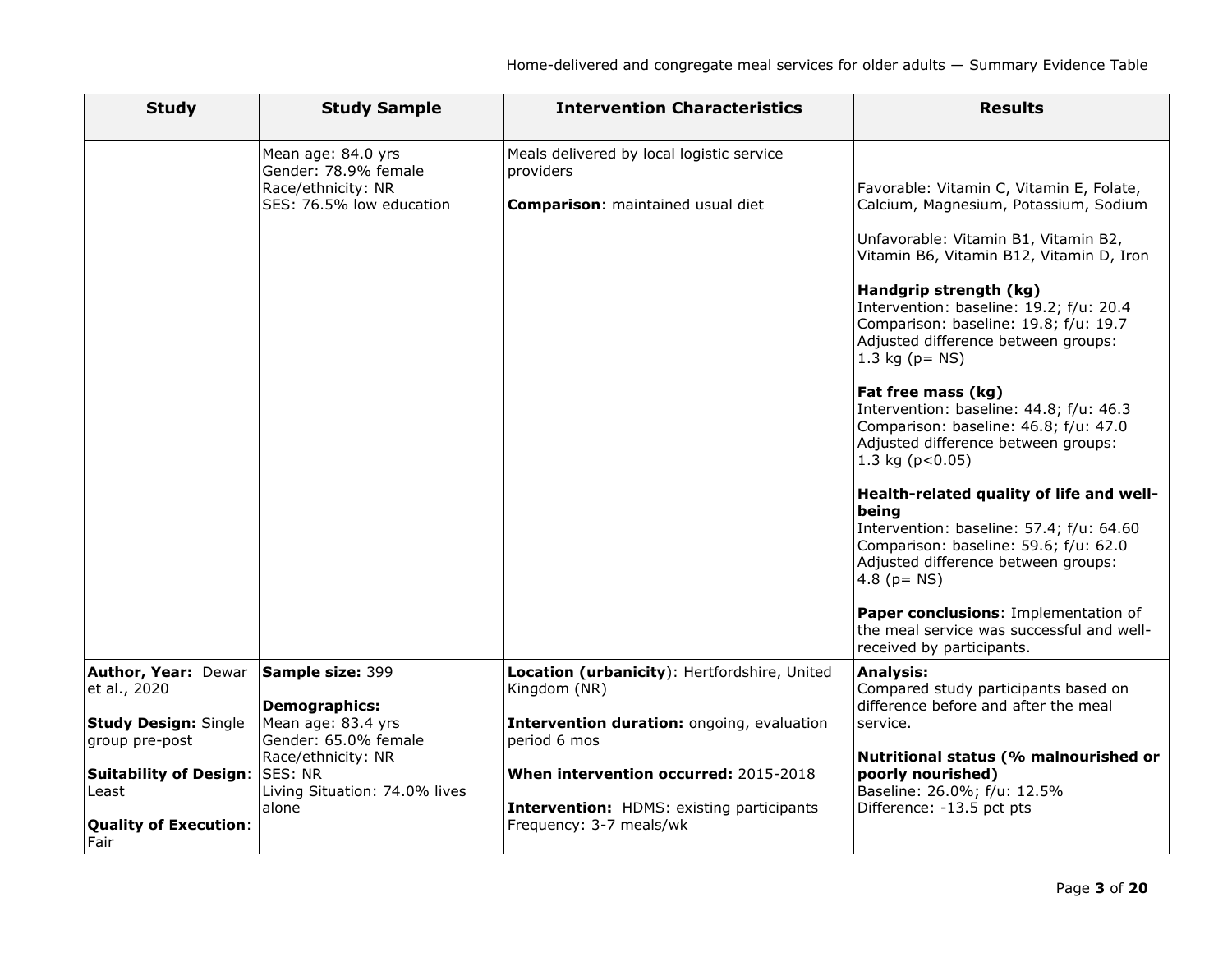| <b>Study</b>                                                                                | <b>Study Sample</b>                                                           | <b>Intervention Characteristics</b>                                                                                                                                                                                                                                                                                                                                                                                                                                 | <b>Results</b>                                                                                                                                        |
|---------------------------------------------------------------------------------------------|-------------------------------------------------------------------------------|---------------------------------------------------------------------------------------------------------------------------------------------------------------------------------------------------------------------------------------------------------------------------------------------------------------------------------------------------------------------------------------------------------------------------------------------------------------------|-------------------------------------------------------------------------------------------------------------------------------------------------------|
| <b>Limitations: 3</b><br>Description, data<br>analysis, bias<br><b>Study Arm(s): Single</b> | Other Health Condition: 75.0%<br>considered frail, 61.0% need<br>walking aid  | Content of meals: unknown; Participants<br>received at least one nutrition and well-being<br>visit from a dietitian, nutritionist, or nutrition<br>and well-being specialist that provided tailored<br>intervention approaches (e.g., nutrition by<br>including higher energy meals, energy dense<br>mini-meals or texture-modified meals).<br>Funding: MOW and participant contributions<br>Meals delivered by Hertfordshire Independent<br>Living Service workers | Paper conclusions: HDMS recipients<br>receiving the services maintained or<br>improved their risk of malnutrition.                                    |
| Author, Year:<br>Frongillo et al., 2010                                                     | <b>Sample size:</b><br>Intervention: 55<br>Control: 43                        | Location (urbanicity): New York, U.S. (NR)<br>Intervention duration: 12 mos (6 mos data)                                                                                                                                                                                                                                                                                                                                                                            | <b>Analysis:</b><br>Compared study participants based on<br>difference before and after the meal                                                      |
| <b>Study Design: Other</b>                                                                  |                                                                               |                                                                                                                                                                                                                                                                                                                                                                                                                                                                     | service.                                                                                                                                              |
| design with concurrent                                                                      | <b>Demographics:</b>                                                          | When intervention occurred: 1999                                                                                                                                                                                                                                                                                                                                                                                                                                    |                                                                                                                                                       |
| comparison                                                                                  | Mean age: 78.1 yrs                                                            |                                                                                                                                                                                                                                                                                                                                                                                                                                                                     | Energy intake (kcal/d)                                                                                                                                |
| <b>Suitability of Design:</b>                                                               | Gender: 77.9% female<br>Race/ethnicity: 17.3% Non-White Frequency: 5 meals/wk | Intervention: HDMS: new participants                                                                                                                                                                                                                                                                                                                                                                                                                                | Intervention: baseline: 1337.0; f/u:<br>1349.1                                                                                                        |
| Greatest                                                                                    | SES: 32.6% <100% of poverty                                                   | Content of meals: unknown                                                                                                                                                                                                                                                                                                                                                                                                                                           | Difference: 12.1 kcal/d                                                                                                                               |
|                                                                                             | level, 56.6% $\leq$ 125% of poverty                                           | Funding: New York State Office for the Aging;                                                                                                                                                                                                                                                                                                                                                                                                                       |                                                                                                                                                       |
| <b>Quality of Execution:</b>                                                                | or Food stamp eligible                                                        | community based long term care                                                                                                                                                                                                                                                                                                                                                                                                                                      | Protein intake (g/d)                                                                                                                                  |
| Fair                                                                                        | Living Situation: 58.8% live<br>alone, 41.2% live with others                 | Meals delivered by meals service provider                                                                                                                                                                                                                                                                                                                                                                                                                           | Intervention: baseline: 57.0; f/u: 58.7<br>Difference: 1.7 g/d                                                                                        |
| <b>Limitations: 3</b>                                                                       |                                                                               | <b>Comparison:</b> received state offered                                                                                                                                                                                                                                                                                                                                                                                                                           |                                                                                                                                                       |
| Description,                                                                                |                                                                               | Community-Based Long-Term Care services but                                                                                                                                                                                                                                                                                                                                                                                                                         | Vitamin and mineral intake                                                                                                                            |
| confounding, other<br>(content of meals not                                                 |                                                                               | no HDMS                                                                                                                                                                                                                                                                                                                                                                                                                                                             | Favorable: Vitamin A, Vitamin B1, Vitamin<br>B2, Vitamin B3, Vitamin B6, Vitamin B12,                                                                 |
| described)                                                                                  |                                                                               |                                                                                                                                                                                                                                                                                                                                                                                                                                                                     | Vitamin D, Vitamin E, Folate, Calcium,                                                                                                                |
|                                                                                             |                                                                               |                                                                                                                                                                                                                                                                                                                                                                                                                                                                     | Iron, Magnesium                                                                                                                                       |
| Study Arm(s): Single                                                                        |                                                                               |                                                                                                                                                                                                                                                                                                                                                                                                                                                                     | No Change: Vitamin C                                                                                                                                  |
|                                                                                             |                                                                               |                                                                                                                                                                                                                                                                                                                                                                                                                                                                     | <b>Food and Nutrition Security</b>                                                                                                                    |
|                                                                                             |                                                                               |                                                                                                                                                                                                                                                                                                                                                                                                                                                                     | Intervention: baseline: 23.2%; f/u: 13.1%<br>Difference: -10.1 pct pts                                                                                |
|                                                                                             |                                                                               |                                                                                                                                                                                                                                                                                                                                                                                                                                                                     | Paper conclusions: Those receiving<br>HDMS improved dietary patterns and<br>nutrient intake significantly more than<br>those not receiving HDMS meals |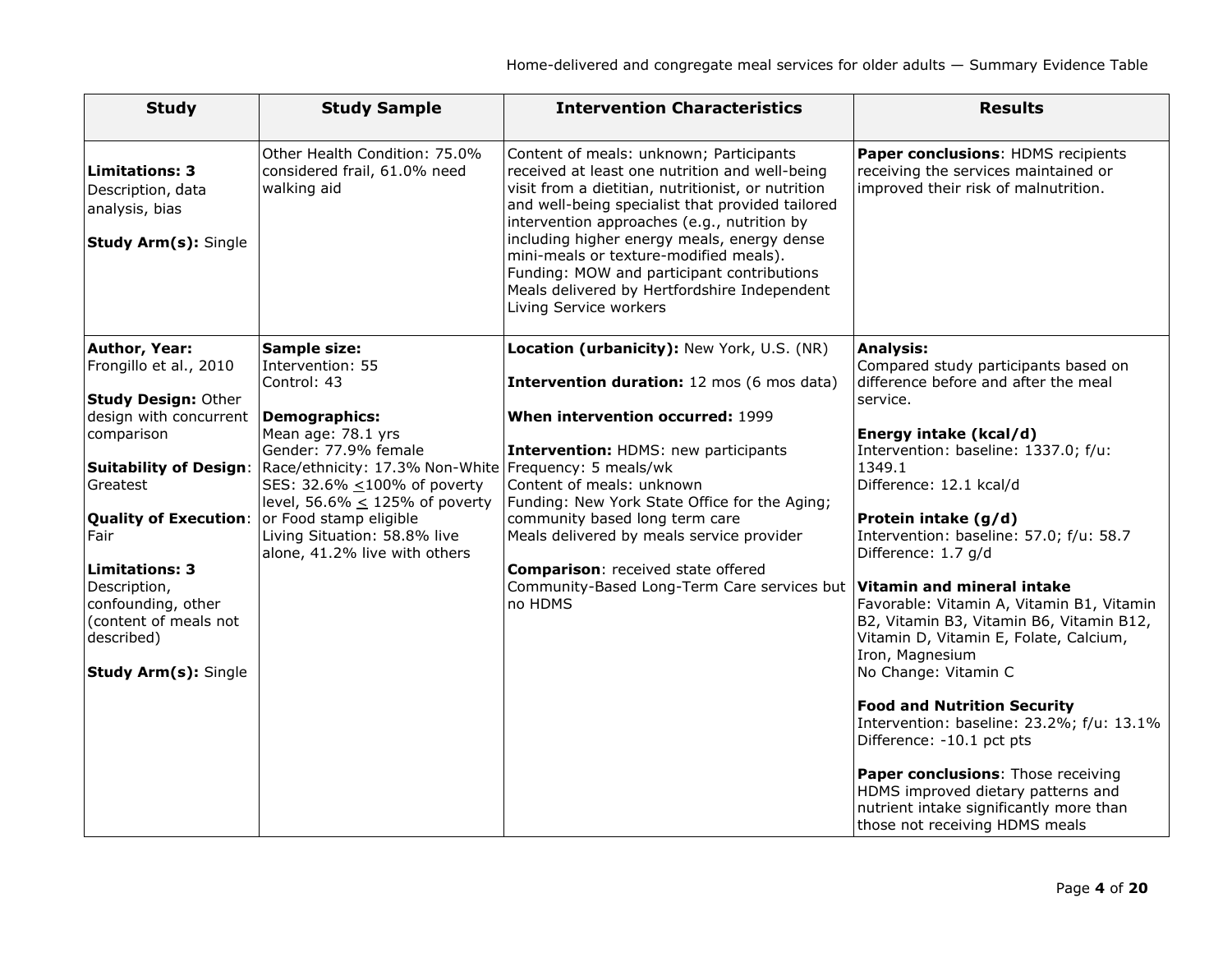| <b>Study</b>                                                                           | <b>Study Sample</b>                                                                                                           | <b>Intervention Characteristics</b>                                                                                             | <b>Results</b>                                                                                                                     |
|----------------------------------------------------------------------------------------|-------------------------------------------------------------------------------------------------------------------------------|---------------------------------------------------------------------------------------------------------------------------------|------------------------------------------------------------------------------------------------------------------------------------|
| Author, Year: Keller<br>et al., 2006                                                   | <b>Sample size:</b><br><b>HDMS: 74</b><br>Congregate meal service: 111                                                        | Location (urbanicity): Ontario, Canada (NR)<br><b>Intervention duration: 18 mos</b>                                             | <b>Analysis:</b><br>Compared HDMS participants to<br>nonparticipants                                                               |
| <b>Study Design: Other</b><br>design with concurrent                                   | Comparison: 78                                                                                                                | When intervention occurred: 1998-1999                                                                                           | Compared congregate meals service<br>participants to nonparticipants                                                               |
| comparison                                                                             | <b>Demographics:</b>                                                                                                          | <b>Intervention:</b>                                                                                                            | Nutritional status (% malnourished or                                                                                              |
| <b>Suitability of Design:</b><br>Greatest                                              | Intervention<br>Mean age: 78.7 yrs<br>Gender: 76.4% female                                                                    | HDMS: existing participants<br>Frequency: NR<br>Content of meals: unknown                                                       | poorly nourished)<br>Home-delivered meals services: 29.7%<br>Comparison: 42.3%                                                     |
| <b>Quality of Execution:</b><br>Fair                                                   | Race/ethnicity: NR<br>SES: 68.0%<\$20,000/y, 32.0%<br>$\ge$ \$20,000, 52.1% < high school,                                    | Funding: community service agencies<br>Meals delivered by local MOW and home care<br>agencies                                   | Difference: -12.6 pct pts<br>Congregate meals service: 33.3%                                                                       |
| <b>Limitations: 4</b><br>exposure, data<br>analysis, confounding,                      | 47.9% graduated high school<br>Living Situation: 76.4% live<br>alone, 23.7% live with others                                  | Congregate meal service: existing participants<br>Frequency: NR                                                                 | Comparison: 42.3%<br>Difference: -9.0 pct pts                                                                                      |
| other (content of meals<br>not described)                                              | Chronic Condition(s): 69.0%<br>arthritis, 47.0% high blood<br>pressure                                                        | Content of meals: unknown<br>Funding: community service agencies<br>Meals delivered by congregate dining programs               | <b>Paper conclusions:</b><br>HDMS or congregate meal services<br>recipients scored higher on the Seniors in                        |
| Study Arm(s): Home-<br>delivered meal services<br>arm, congregate meal<br>services arm |                                                                                                                               | Comparison: no meal program                                                                                                     | the Community: Risk Evaluation for Eating<br>and Nutrition.                                                                        |
| Author, Year: Kohrs<br>et al., 1980                                                    | Sample size: Intervention 2-5<br>meals/wk: 77<br>Intervention 1 meal/wk: 166                                                  | Location (urbanicity): Missouri (rural and<br>urban)                                                                            | <b>Analysis:</b><br>2-5 meals/wk arm: Compared participants<br>who received 2-5 meals per week to                                  |
| <b>Study Design:</b><br>Retrospective cohort                                           | Control no meals/wk: 103                                                                                                      | Intervention duration: unknown                                                                                                  | participants who did not receive a meal<br>service.                                                                                |
| <b>Suitability of Design:</b><br>Moderate<br><b>Quality of Execution:</b>              | <b>Demographics:</b><br>2-5 meals/wk arm<br>Age: 21.6% 59-69 yrs; 51.9%<br>70-79 yrs; 26.5% 80-99 yrs<br>Gender: 67.9% female | When intervention occurred: before 1980<br>Intervention:<br>2-5 meals/wk arm<br>Intervention: congregate meal service: existing | 1 meal/wk arm: Compared participants<br>who received 1 meal per week arm to<br>participants who did not receive a meal<br>service. |
| Good                                                                                   | Race/ethnicity: NR<br>SES: NR                                                                                                 | participants<br>Frequency: 2-5 meals/wk                                                                                         | Energy intake (kcal/d)<br>2-5 meals/wk arm f/u: 1,892.8                                                                            |
| <b>Limitations: 1</b><br>Confounding                                                   | Living Situation: 21.6% married,<br>67.9% widowed, 10.5% other                                                                | Funding: OAA<br>Content of meals: unknown<br>Meals delivered by congregate meal site                                            | Comparison f/u: 1,856.2<br>Difference between groups: 36.6 kcal/d<br>1 meal/wk arm f/u: 1,809.1                                    |
|                                                                                        | 1 meal per week arm                                                                                                           | 1 meal/wk arm                                                                                                                   | Comparison f/u: 1,856.2<br>Difference between groups: -47.1 kcal/d                                                                 |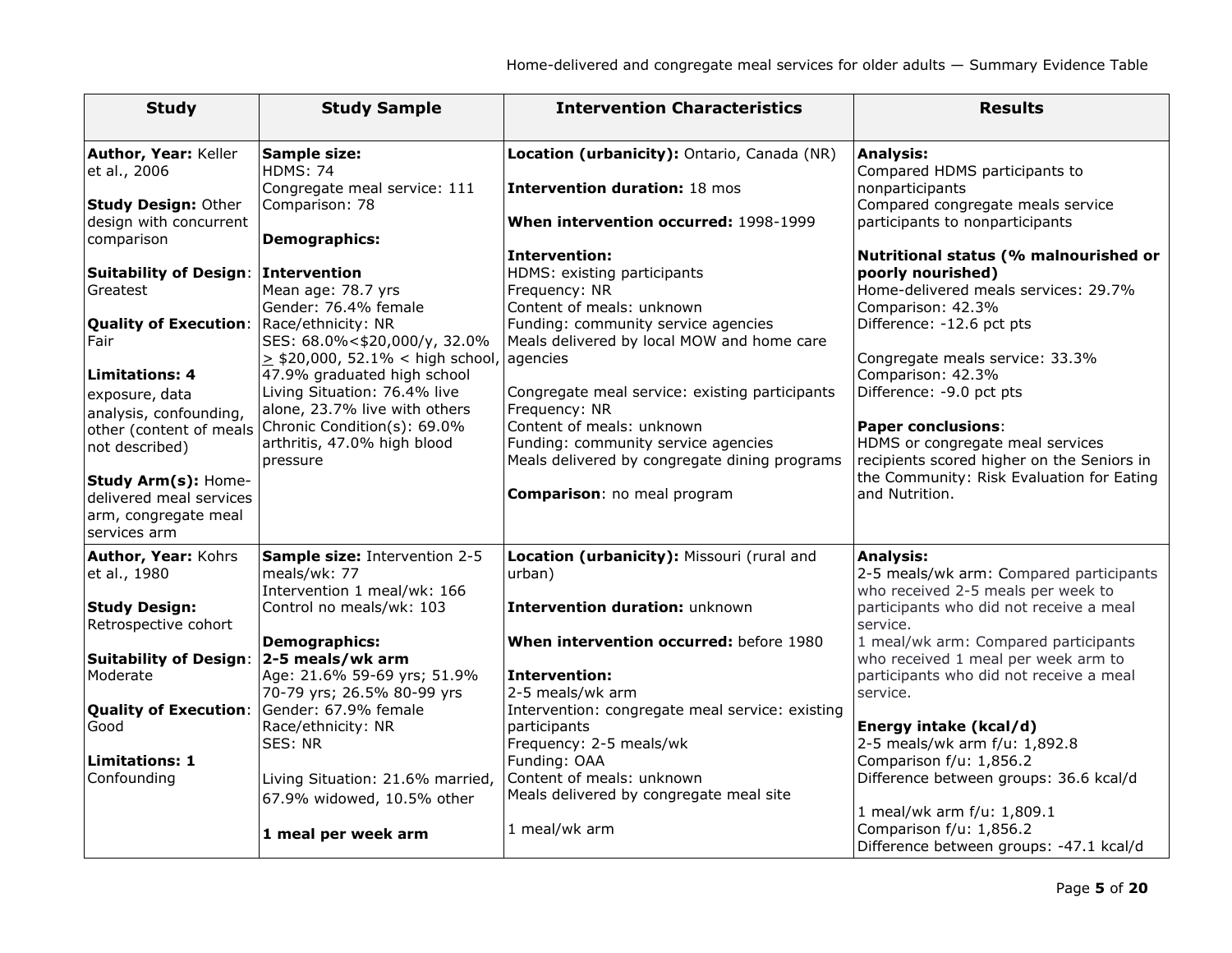| <b>Study</b>                                                                                                  | <b>Study Sample</b>                                                                                                                                                                                                                                                                                                                                                                             | <b>Intervention Characteristics</b>                                                                                                                                                                                                        | <b>Results</b>                                                                                                                                                                                                                                                                                                                                                                                                                                                                                                                                                                                                                                                                                                                                                                                                                                                               |
|---------------------------------------------------------------------------------------------------------------|-------------------------------------------------------------------------------------------------------------------------------------------------------------------------------------------------------------------------------------------------------------------------------------------------------------------------------------------------------------------------------------------------|--------------------------------------------------------------------------------------------------------------------------------------------------------------------------------------------------------------------------------------------|------------------------------------------------------------------------------------------------------------------------------------------------------------------------------------------------------------------------------------------------------------------------------------------------------------------------------------------------------------------------------------------------------------------------------------------------------------------------------------------------------------------------------------------------------------------------------------------------------------------------------------------------------------------------------------------------------------------------------------------------------------------------------------------------------------------------------------------------------------------------------|
| Study Arms: 2-5<br>meals per week arm; 1<br>meal per week arm                                                 | Age: 31.8% 59-69 yrs; 47.7%<br>70-79 yrs; 20.5% 80-99 yrs<br>Gender: 68.2% female<br>Race/ethnicity: NR<br>SES: NR<br>Living Situation: 43.8% married,<br>48.8% widowed, 7.4% other<br><b>Comparison</b><br>Age: 28.7% 59-69 yrs; 49.6%<br>70-79 yrs; 21.7% 80-99 yrs<br>Gender: 69.8% female<br>Race/ethnicity: NR<br>SES: NR<br>Living Situation: 39.5% married,<br>51.9% widowed, 8.5% other | Intervention: congregate meals service:<br>existing participants<br>Frequency: 1 meal/wk<br>Funding: OAA<br>Content of meals: unknown<br>Meals delivered by congregate meal site<br>Comparison: did not receive congregate meal<br>service | Protein intake (g/d)<br>2-5 meals/wk arm f/u: 72.2 g/d<br>Comparison f/u: 72.2 g/d<br>Difference between groups: 0.0 g/d<br>1 meal/wk arm f/u: 69.4 g/d<br>Comparison f/u: 72.2 g/d<br>Difference between groups: -2.8 g/d<br>Poor diet rating (% of subjects)<br>2-5 meals/wk arm f/u: 59.0%<br>Comparison f/u: 76.6%<br>Difference between groups: -17.6 pct pts<br>1 meal/wk arm f/u: 72.5%<br>Comparison f/u: 76.6%<br>Difference between groups: -4.1 pct pt<br>Vitamin and mineral intake<br>2-5 meals/wk arm<br>Favorable: Vitamin A, Vitamin B1, Vitamin<br>B2, Vitamin B3, Vitamin C, Calcium, and<br>Iron<br>1 meal/wk arm<br>Favorable: Vitamin B3, Vitamin C, and<br>Calcium<br>Unfavorable: Vitamin A, Vitamin B1,<br>Vitamin B2, and Iron<br>Paper conclusions: Nutrition program<br>associated with improvement in the<br>nutritional status of participants. |
| Author, Year: Kretser<br>et al., 2003<br>Study Design: RCT,<br>but considered as two<br>single group pre-post | <b>Sample size:</b><br>Meals Only Arm: 56<br>Meals Plus Snack Arm: 61<br><b>Demographics:</b>                                                                                                                                                                                                                                                                                                   | Location (urbanicity): Mecklenburg County,<br>North Carolina (urban and rural)<br>Intervention duration: ongoing, evaluation 6<br>mos                                                                                                      | <b>Analysis:</b><br>Compared study participants based on<br>difference before and after the meal<br>service.<br>Nutritional status (% malnourished)                                                                                                                                                                                                                                                                                                                                                                                                                                                                                                                                                                                                                                                                                                                          |
| arms                                                                                                          |                                                                                                                                                                                                                                                                                                                                                                                                 | When intervention occurred: before 2003                                                                                                                                                                                                    | Meal only arm                                                                                                                                                                                                                                                                                                                                                                                                                                                                                                                                                                                                                                                                                                                                                                                                                                                                |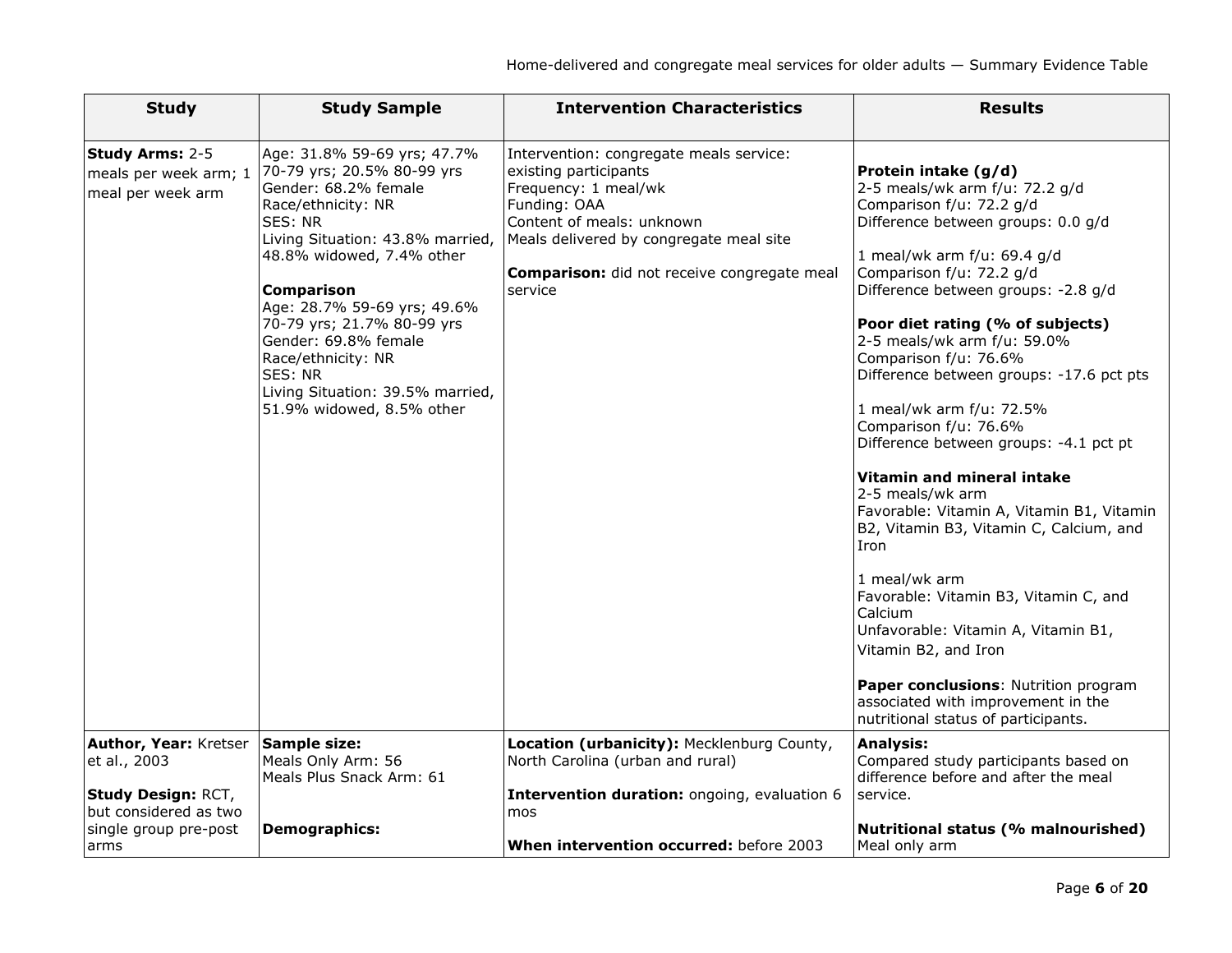| <b>Study</b>                                                                                                                                                                                        | <b>Study Sample</b>                                                                                                                                                                                                                                                                                                                                                                                                                                                                                                                                                                                                                                                                                                                                                      | <b>Intervention Characteristics</b>                                                                                                                                                                                                                                                                                                                                                                                                                                                                                                                                                                                                                                                                                                     | <b>Results</b>                                                                                                                                                                                                                                                                                                                                                                                                                                                                       |
|-----------------------------------------------------------------------------------------------------------------------------------------------------------------------------------------------------|--------------------------------------------------------------------------------------------------------------------------------------------------------------------------------------------------------------------------------------------------------------------------------------------------------------------------------------------------------------------------------------------------------------------------------------------------------------------------------------------------------------------------------------------------------------------------------------------------------------------------------------------------------------------------------------------------------------------------------------------------------------------------|-----------------------------------------------------------------------------------------------------------------------------------------------------------------------------------------------------------------------------------------------------------------------------------------------------------------------------------------------------------------------------------------------------------------------------------------------------------------------------------------------------------------------------------------------------------------------------------------------------------------------------------------------------------------------------------------------------------------------------------------|--------------------------------------------------------------------------------------------------------------------------------------------------------------------------------------------------------------------------------------------------------------------------------------------------------------------------------------------------------------------------------------------------------------------------------------------------------------------------------------|
| <b>Suitability of Design:</b><br>Least<br><b>Quality of Execution:</b><br>Fair<br>Limitations: 2,<br>Description, data<br>analysis<br><b>Study Arms: Meals</b><br>only arm; Meals plus<br>snack arm | <b>Meals only arm</b><br>Age categories: 3.9% <65 yrs;<br>36.6% 65-74 yrs; 45.5% 75-84<br>yrs; 13.9%>85 yrs<br>Gender: 73.3% female<br>Race/ethnicity: 62.4% Black or<br>African American, 38.0% White<br>SES: 69.6% <high school<br="">Living Situation: 67.3% live with<br/>others<br/>Chronic conditions: 80.0%<br/>arthritis, 64.0% high BP, 28.0%<br/>diabetes<br/>Meals plus snack arm<br/>Age categories: 14.7%&lt;65 yrs;<br/>27.5% 65-74 yrs; 45.1% 75-84<br/>yrs; 12.7% &gt; 85yrs<br/>Gender: 68.6% female<br/>Race/ethnicity: 55.9% Black or<br/>African American, 44.1% White<br/>SES: 51.5% <high school<br="">Living Situation: 54.9% living<br/>with others<br/>Chronic conditions: 78.0%<br/>arthritis, 62.0% high BP, 29.0%<br/>diabetes</high></high> | <b>Intervention: HDMS: new participants</b><br>Meals only arm<br>Frequency: 5 meals/wk, delivered each day<br>Content of meals: Met 1/3 of the daily<br>recommended intakes as determined by the<br>Dietary Guidelines for Americans<br>Funding: Program, but participants could<br>contribute if desired<br>Meals delivered by MOW drivers<br>Meals plus snack arm<br>Frequency: 21 meals and 14 snacks delivered<br>weekly + daily telephone calls to provide<br>measure of safety and socialization<br>Content of meals: Met 1/3 of the daily<br>recommended intakes as determined by the<br>Dietary Guidelines for Americans<br>Funding: Program, but participants could<br>contribute if desired<br>Meals delivered by MOW drivers | Baseline: 29%; f/u: 22.9%<br>Difference: -6.1 pct pts<br>Meal plus snack arm<br>Baseline: 23%; f/u: 12.2%<br>Difference: -10.8 pct pts<br>Paper conclusions: HDMS applicants<br>have varying nutrition needs. By<br>addressing nutritional risk, interventions<br>can be targeted to meet these needs. A<br>new, restorative, comprehensive meal<br>program improved nutritional status and<br>decreased nutritional risk and can possibly<br>impact independence and functionality. |
| Author, Year: Kunvik Sample size:<br>et al., 2021<br><b>Study Design: RCT</b>                                                                                                                       | Regular meal service arm: 24<br>High protein arm: 22<br>Control: 21                                                                                                                                                                                                                                                                                                                                                                                                                                                                                                                                                                                                                                                                                                      | Location (urbanicity): Finland (NR)<br><b>Intervention duration: 2 mos</b><br>When intervention occurred: after 2006                                                                                                                                                                                                                                                                                                                                                                                                                                                                                                                                                                                                                    | <b>Analysis:</b><br>Compared HDMS participants to<br>nonparticipants<br>Compared high protein HDMS participants<br>to nonparticipants                                                                                                                                                                                                                                                                                                                                                |
| <b>Suitability of Design:</b><br>Greatest<br><b>Quality of Execution:</b><br>Good<br><b>Limitations: 1</b><br>Confounding                                                                           | <b>Demographics:</b><br>Regular meal service arm<br>Mean age: 78 yrs<br>Gender: 67.0% female<br>Race/ethnicity: NR<br>SES: NR<br>Living Situation: NR                                                                                                                                                                                                                                                                                                                                                                                                                                                                                                                                                                                                                    | <b>Intervention:</b><br>Regular meal service arm: HDMS: new<br>participants<br>Frequency: 7 meals/wk delivered 2 times/wk<br>Content of meals: meals followed Finnish<br>nutrition guidelines; meals close to traditional<br>meals. Rotating six-week meal plan.                                                                                                                                                                                                                                                                                                                                                                                                                                                                        | Energy intake (kcal/d)<br>Regular meal service arm: baseline:<br>1581.0; f/u: 1736.0<br>Comparison: baseline: 1567.0; f/u: 1574.0<br>Absolute difference in energy intake: 148.0<br>kcal/d (NS)                                                                                                                                                                                                                                                                                      |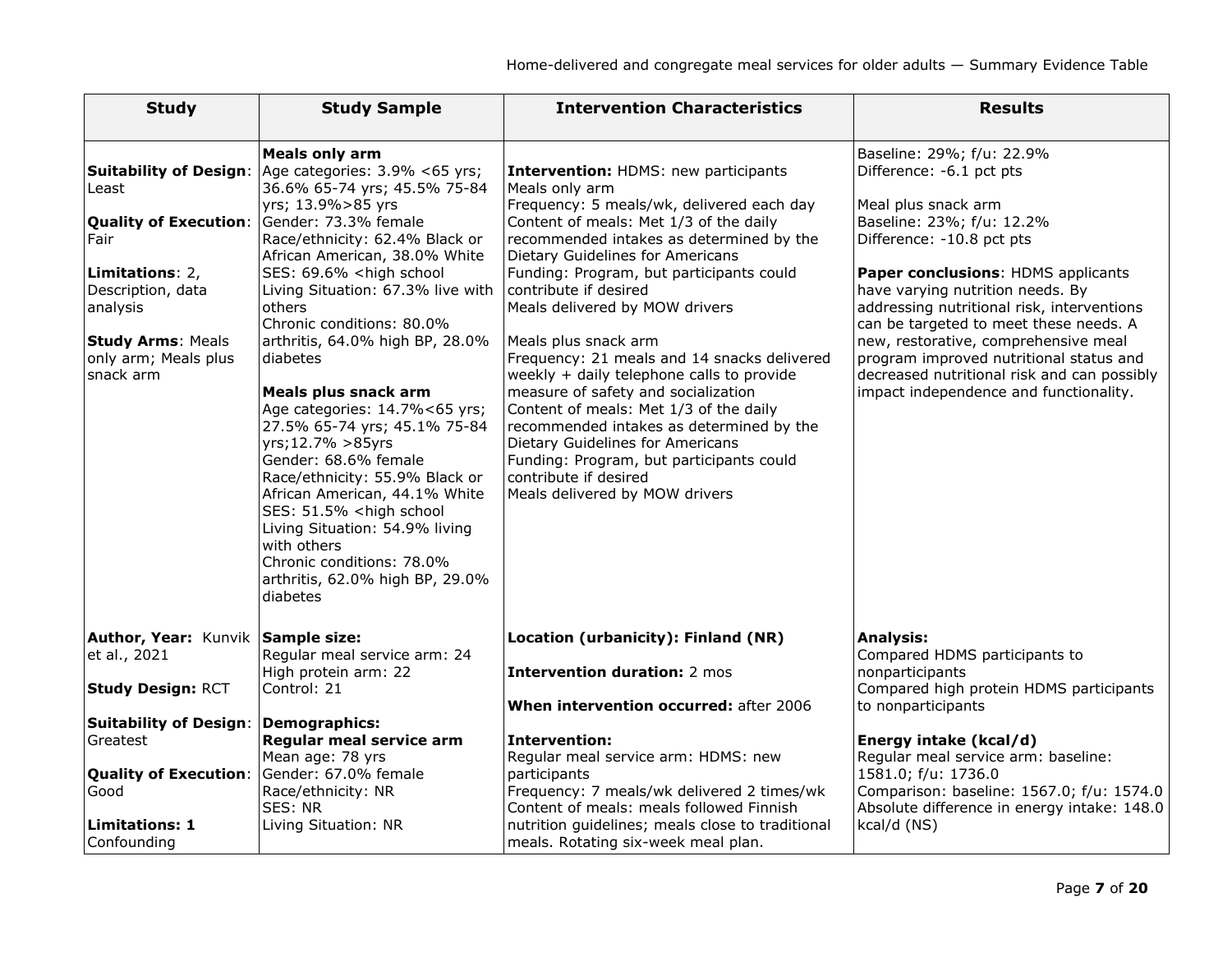| <b>Study</b>                                                          | <b>Study Sample</b>                                                                                                                                                                                                                      | <b>Intervention Characteristics</b>                                                                                                                                                                                                                                                                                                                                                                                                                                                                                                                                                                                                                                                                                                             | <b>Results</b>                                                                                                                                                                                                                                                                                                                                                                                                                                                                                                                                                                                                                                                                                                                                                                                                                                                                                                                                                                                                                                                                                                                   |
|-----------------------------------------------------------------------|------------------------------------------------------------------------------------------------------------------------------------------------------------------------------------------------------------------------------------------|-------------------------------------------------------------------------------------------------------------------------------------------------------------------------------------------------------------------------------------------------------------------------------------------------------------------------------------------------------------------------------------------------------------------------------------------------------------------------------------------------------------------------------------------------------------------------------------------------------------------------------------------------------------------------------------------------------------------------------------------------|----------------------------------------------------------------------------------------------------------------------------------------------------------------------------------------------------------------------------------------------------------------------------------------------------------------------------------------------------------------------------------------------------------------------------------------------------------------------------------------------------------------------------------------------------------------------------------------------------------------------------------------------------------------------------------------------------------------------------------------------------------------------------------------------------------------------------------------------------------------------------------------------------------------------------------------------------------------------------------------------------------------------------------------------------------------------------------------------------------------------------------|
| <b>Study Arm(s):</b><br>Regular meal service<br>arm; High protein arm | High protein arm<br>Mean age: 77 yrs<br>Gender: 55.0% female<br>Race/ethnicity: NR<br>SES: NR<br>Living Situation: NR<br><b>Comparison</b><br>Mean age: 79 yrs<br>Gender: 57.0%<br>Race/ethnicity: NR<br>SES: NR<br>Living Situation: NR | Funding: for-profit meal service; participants<br>did not pay for any part of meals<br>Meals delivered by same driver<br>High protein arm: HDMS: new participants<br>Frequency: 7 meals/wk delivered 2 times/wk<br>Content of meals: meals followed Finnish<br>nutrition guidelines but had higher protein<br>content than regular meal service arm.<br>Participants also provided a high protein snack<br>and two slices of protein-enriched bread.<br>Rotating six-week meal plan.<br>Funding: for-profit meal service; participants<br>did not pay for any part of meals<br>Meals delivered by same driver<br>Comparison: usual diet (no meal service), but<br>participants were offered free meals for two<br>weeks after last measurement. | High protein arm: baseline: 1582.0; f/u:<br>1767.0<br>Comparison: baseline: 1567.0; f/u:1574.0<br>Absolute difference in energy intake: 178.0<br>kcal/d (NS)<br>Protein intake (g/d)<br>Regular meal service arm: baseline: 68.8;<br>$f/u$ : 66.1<br>Comparison: baseline: 67.6; f/u: 64.9<br>Absolute difference in protein intake: 0 g/d<br>(NS)<br>High protein arm: baseline: 65.4; f/u: 74.8<br>Comparison: baseline: 67.6; f/u: 64.9<br>Absolute difference in protein intake: 12.1<br>$g/d$ ( $p < 0.05$ )<br>Vitamin and mineral intake<br>Regular meal service arm:<br>Favorable: Calcium, Sodium<br>High protein arm:<br>Favorable: Calcium, Sodium<br>Handgrip strength (kg)<br>Regular meal service arm: baseline: 25.4;<br>f/u: 25.3<br>Comparison: baseline: 27.3; f/u: 26.9<br>Absolute difference in handgrip strength:<br>0.4 kg (NS)<br>High protein arm: baseline: 28.8; f/u: 29.6<br>Comparison: baseline: 27.3; f/u: 26.9<br>Absolute difference in handgrip strength:<br>$1.2$ (NS)<br>Short physical performance battery<br>(SPPB) total score<br>Regular meal service arm: baseline: 6.7;<br>$f/u$ : 7.4 |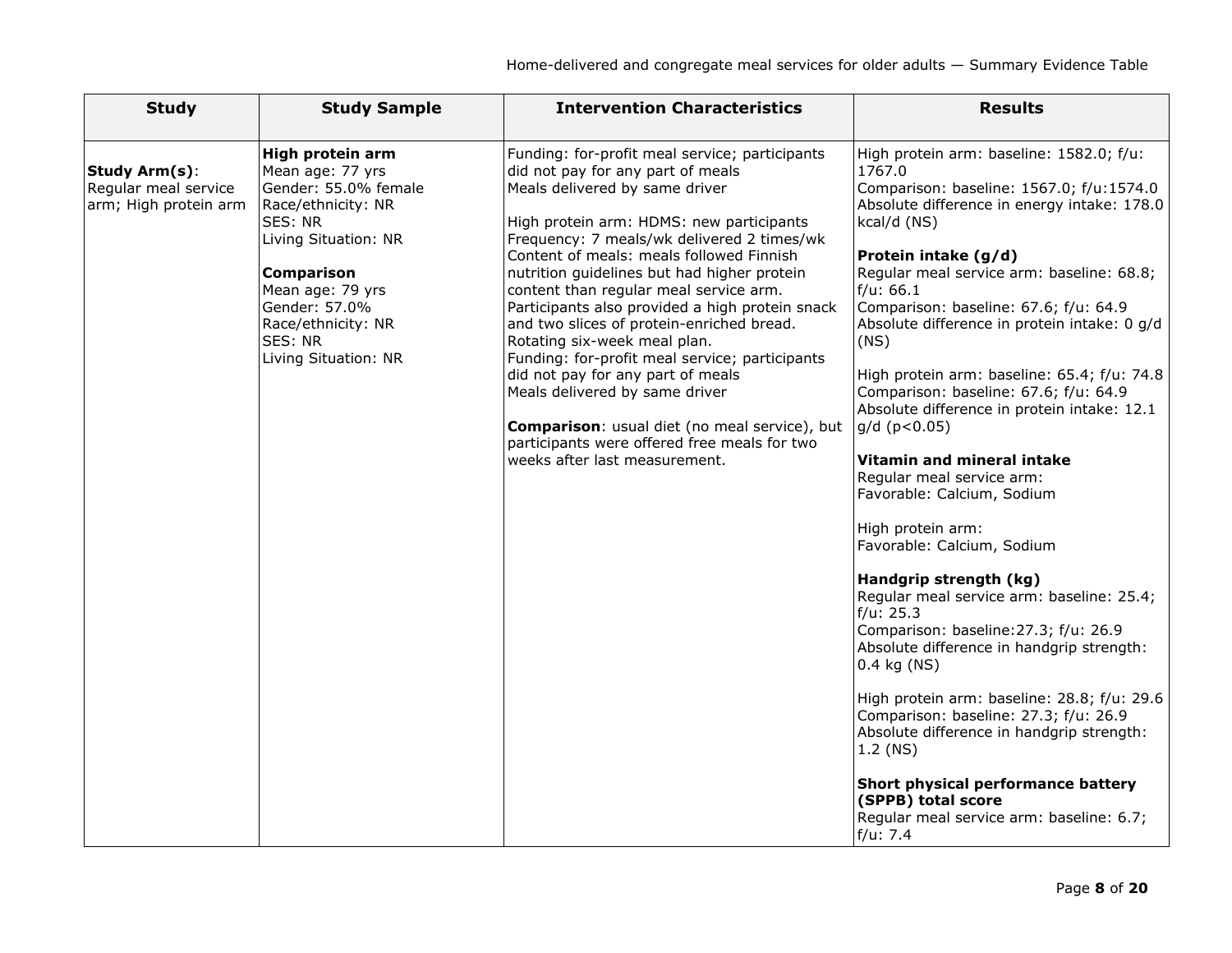| <b>Study</b>                                                          | <b>Study Sample</b>                                              | <b>Intervention Characteristics</b>                                                                 | <b>Results</b>                                                                                                                                                                                                                                                                                                                                                                                                              |
|-----------------------------------------------------------------------|------------------------------------------------------------------|-----------------------------------------------------------------------------------------------------|-----------------------------------------------------------------------------------------------------------------------------------------------------------------------------------------------------------------------------------------------------------------------------------------------------------------------------------------------------------------------------------------------------------------------------|
|                                                                       |                                                                  |                                                                                                     | Comparison: baseline: 6.5; f/u: 7.0<br>Absolute difference in SPPB total score: 0.2<br>(NS)<br>High protein arm: baseline: 8.1; f/u: 9.2<br>Comparison: baseline: 6.5; f/u: 7.0<br>Absolute difference in SPPB total score: 0.6<br>(NS)<br>Health-related quality of life (HRQoL)<br>Regular meal service arm: baseline: 0.8;<br>f/u: 0.8<br>Comparison: baseline: 0.8; f/u: 0.8<br>Absolute difference in HRQoL: 0.02 (NS) |
|                                                                       |                                                                  |                                                                                                     | High protein arm: baseline: 0.8; f/u: 0.8<br>Comparison: baseline: 0.8; f/u: 0.8<br>Absolute difference in HRQoL: 0.05 (NS)<br>Paper conclusions: protein-rich HDMS<br>including snack and bread had more<br>benefits on the nutrition and physical<br>performance of older people (>65 years)<br>compared to regular HDMS and comparison<br>group.                                                                         |
| <b>Author, Year:</b><br>Luscombe-Marsh et al.,<br>2014                | <b>Sample size</b><br>Intervention: 28<br>Control: 142           | Location (urbanicity): Adelaide, Australia<br>(urban)<br>Intervention duration: ongoing; evaluation | <b>Analysis:</b><br>Compared participants who received a<br>meal service to nonparticipants<br>Nutritional status (% malnourished)                                                                                                                                                                                                                                                                                          |
| <b>Study Design:</b><br>Retrospective cohort                          | <b>Demographics</b><br>Intervention<br>Mean age: 83 yr           | was 12 mos<br>When intervention occurred: 2000-2001                                                 | Intervention: after meal service: 6.8%<br>Comparison: after meal service: 11.3%<br>Difference between groups: -4.4 pct pts                                                                                                                                                                                                                                                                                                  |
| <b>Suitability of Design:</b><br>Moderate                             | Gender: 78.6% female<br>Race/ethnicity: NR<br>SES: NR            | <b>Intervention: HDMS: existing participants</b><br>Frequency: NR                                   | Paper conclusions: Providing MOW to<br>nutritionally vulnerable older people may                                                                                                                                                                                                                                                                                                                                            |
| <b>Quality of Execution:</b><br>Fair                                  | Living situation: 71.4% lives<br>alone<br>Chronic disease: 50.0% | Content of meals: not described<br>Funding: Australian government<br>Meals delivered by: NR         | not prevent age-related decline in health.                                                                                                                                                                                                                                                                                                                                                                                  |
| <b>Limitations: 4</b><br>Description, exposure,<br>confounding, other | cardiovascular disorder, 25.0%<br>diabetes                       | <b>Comparison:</b> individuals not receiving the meal<br>service                                    |                                                                                                                                                                                                                                                                                                                                                                                                                             |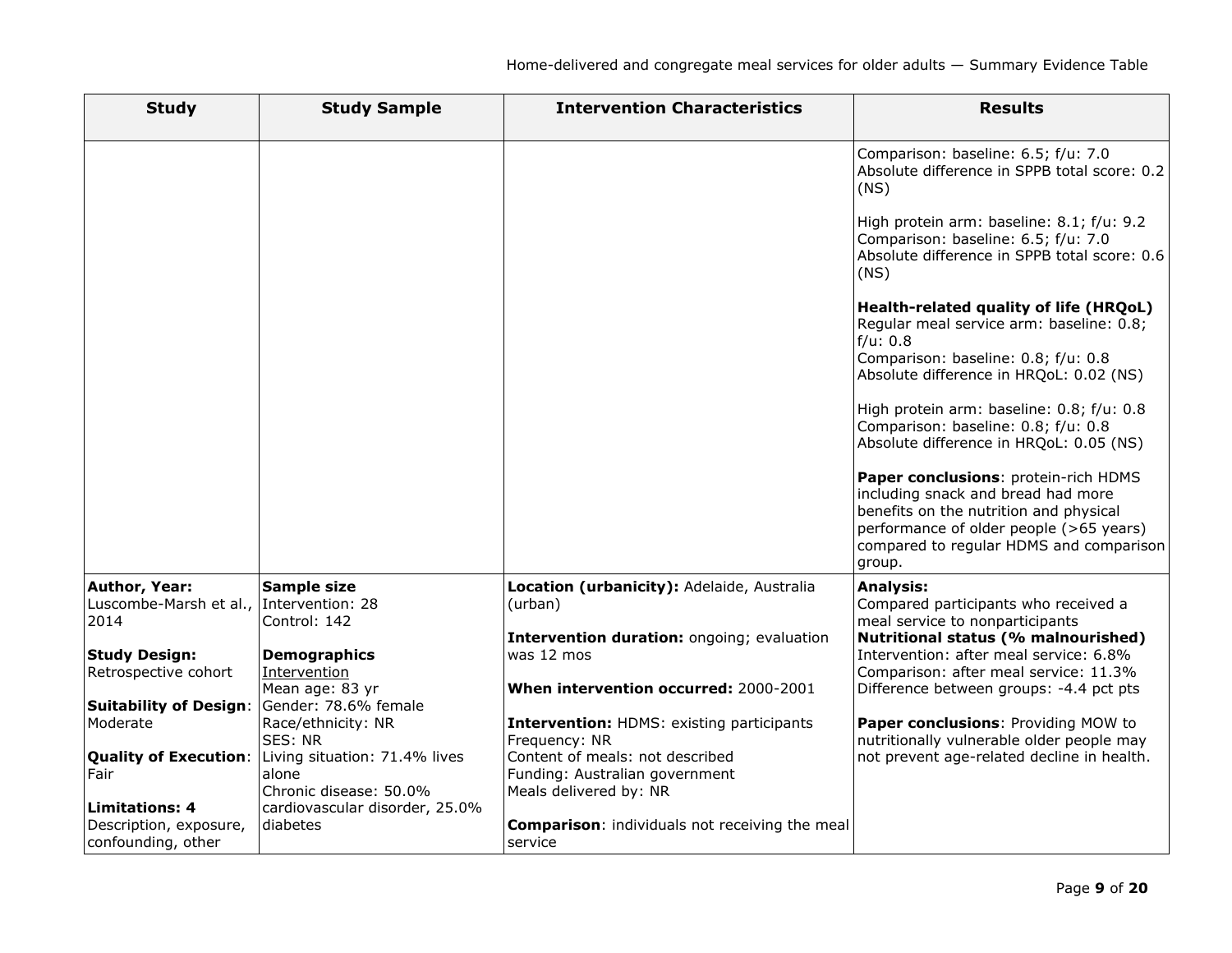| <b>Study</b>                                                                                                                                                                                                                   | <b>Study Sample</b>                                                                                                                                                                                                                                                                                                                                                                   | <b>Intervention Characteristics</b>                                                                                                                                                                                                                                                                                       | <b>Results</b>                                                                                                                                                                                                                                                                                                                                                                                                                                                                                                                                                                                                                                                                                                                                                                            |
|--------------------------------------------------------------------------------------------------------------------------------------------------------------------------------------------------------------------------------|---------------------------------------------------------------------------------------------------------------------------------------------------------------------------------------------------------------------------------------------------------------------------------------------------------------------------------------------------------------------------------------|---------------------------------------------------------------------------------------------------------------------------------------------------------------------------------------------------------------------------------------------------------------------------------------------------------------------------|-------------------------------------------------------------------------------------------------------------------------------------------------------------------------------------------------------------------------------------------------------------------------------------------------------------------------------------------------------------------------------------------------------------------------------------------------------------------------------------------------------------------------------------------------------------------------------------------------------------------------------------------------------------------------------------------------------------------------------------------------------------------------------------------|
| (content of meals not<br>provided)<br><b>Study Arm(s): Single</b>                                                                                                                                                              | Control<br>Mean age: 78 yr<br>Gender: 71.3% female<br>Race/ethnicity: NR<br>SES: NR<br>Living situation: 63.3% lives<br>alone<br>Chronic disease: 62.0%<br>cardiovascular disorder, 21.5%<br>diabetes mellitus                                                                                                                                                                        |                                                                                                                                                                                                                                                                                                                           |                                                                                                                                                                                                                                                                                                                                                                                                                                                                                                                                                                                                                                                                                                                                                                                           |
| Author, Year:<br>Marceaux, 2012<br><b>Study Design:</b><br>Single group pre-post<br><b>Suitability of Design:</b><br>Least<br><b>Quality of Execution</b><br>Good<br>Limitations: 1<br>Exposure<br><b>Study Arm(s): Single</b> | Sample size: 40<br><b>Demographics:</b><br>Mean age categories: 65-74 yrs:<br>47.5%; 75-84 yrs: 50.0%; 85-94<br>yrs: 0%; 95-100 yrs: 2.5%<br>Gender: 77.5% female<br>Race/ethnicity: 2.5% American<br>Indian/Alaska Native; 37.5%<br>Black or African American,<br>20.0% Hispanic, 40.0% White,<br>SES: 95.0% considered low<br>income<br>Living Situation: 42.5% live with<br>others | Location (urbanicity): Austin, TX (urban)<br>Intervention duration: ongoing, evaluation<br>was 3 mos<br>When intervention occurred: 2006-2012<br><b>Intervention: HDMS: new participants</b><br>Frequency: NR<br>Content of meals: Followed Dietary Guidelines<br>for Americans<br>Funding: OAA<br>Meals delivered by: NR | Analysis: Dietary intake was compared in<br>a group of participants before and 3 mos<br>after enrolling in the meal service.<br>Percent meeting recommended daily<br>allowance for energy<br>Baseline: 47.5%; f/u: 40.0%<br>Difference: -7.5 pct pts (NS)<br>Percent meeting recommended daily<br>allowance for protein<br>Baseline: 82.5%; f/u: 72.5%<br>Difference: -10.0 pct pts (NS)<br>Energy intake (kcal/d)<br>Baseline and f/u: NR<br>Difference: -240.0 kcal/d (NS)<br>Protein intake (g/d)<br>Baseline and f/u: NR<br>Difference: -3.1 g/d (NS)<br>Nutrition status (% malnourished or<br>poorly nourished)<br>Baseline: 32.5%; f/u: 7.5%<br>Difference: $25.5$ pct pts ( $p < 0.05$ )<br>Vitamin and mineral intake:<br>Favorable: Vitamin A, Vitamin B6, Vitamin<br>C, Sodium |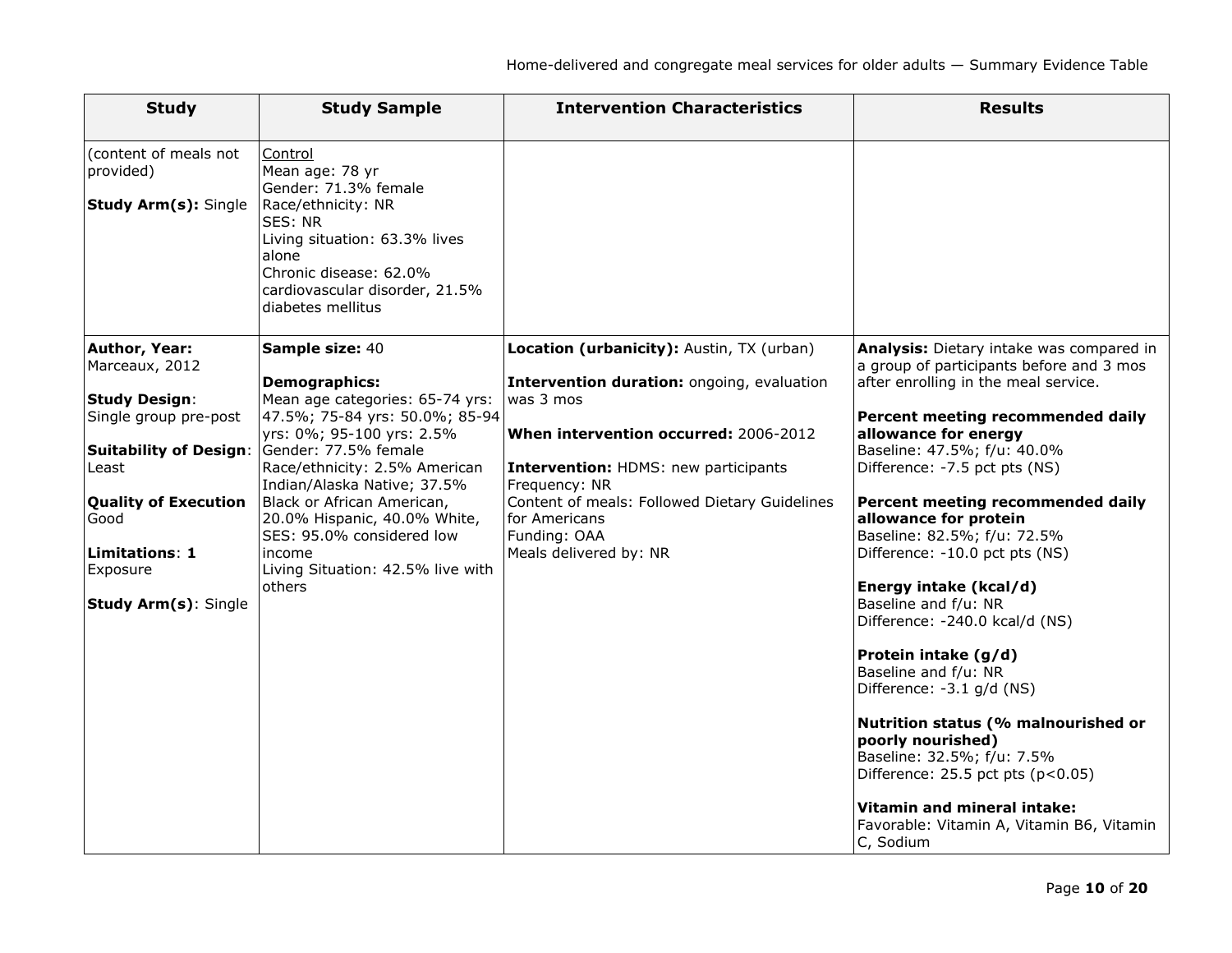| <b>Study</b>                                      | <b>Study Sample</b>                                                                                                                                                                                  | <b>Intervention Characteristics</b>                                                                                                                                                                     | <b>Results</b>                                                                                                          |
|---------------------------------------------------|------------------------------------------------------------------------------------------------------------------------------------------------------------------------------------------------------|---------------------------------------------------------------------------------------------------------------------------------------------------------------------------------------------------------|-------------------------------------------------------------------------------------------------------------------------|
|                                                   |                                                                                                                                                                                                      |                                                                                                                                                                                                         | Unfavorable: Vitamins B1, Vitamin B2,<br>Vitamin B3, Vitamin B12, Vitamin K,<br>Folate, Calcium                         |
|                                                   |                                                                                                                                                                                                      |                                                                                                                                                                                                         | No change: Vitamin E, Iron, Magnesium,<br>Potassium                                                                     |
|                                                   |                                                                                                                                                                                                      |                                                                                                                                                                                                         | Paper conclusions: quality of diet<br>improved after receiving meals                                                    |
| Author, Year: Millen<br>et al., 2002              | Sample size:<br>Intervention: 1850                                                                                                                                                                   | Location (urbanicity): National sample in the<br>US (urban and rural)                                                                                                                                   | <b>Analysis:</b><br>Compared a group of participants who<br>received a meal service to a group of                       |
| <b>Study Design:</b><br>Retrospective cohort      | <b>Demographics:</b><br>Intervention<br>Mean age: 76.9 yrs                                                                                                                                           | <b>Intervention duration: NR</b><br>When intervention occurred: Between 1992-                                                                                                                           | nonparticipants<br>Vitamin and mineral intake<br>Favorable: Vitamin A, Vitamin B1, Vitamin                              |
| <b>Suitability of Design:</b><br>Moderate         | Gender: 69.4% female<br>Race/ethnicity: 1.2% American<br>Indian, 0.6% Asian or Pacific                                                                                                               | 2002<br><b>Intervention: HDMS or congregate meals</b>                                                                                                                                                   | B2, Vitamin B3, Vitamin B6, Vitamin B12,<br>Vitamin C, Vitamin D, Vitamin E, Folate,<br>Calcium, Iron, Magnesium        |
| <b>Quality of Execution:</b><br>Fair              | Islander, 14.5% Black or African<br>American, 6.1% Hispanic, 78.1% Frequency: NR<br>White                                                                                                            | services: existing participants<br>Content of meals: followed Dietary Guidelines                                                                                                                        | <b>Loneliness and social contacts</b><br>Intervention f/u: 97.2%                                                        |
| <b>Limitations: 2</b><br>Exposure, bias           | SES: 54.0% less than high<br>school, 25.0% High school/GED,                                                                                                                                          | for Americans<br>Funding: OAA<br>$ 40.2\% $ <100% of federal poverty  Meals delivered by area agencies on aging and a                                                                                   | Comparison f/u: 83.0%<br>Difference between groups: 14.2 pct pts<br>(p<0.001)                                           |
| <b>Study Arm(s): Single</b>                       | level, 15.5% low-income<br>minority<br>Living Situation: 28.2% married<br>or with partner, 54.3% widowed,<br>58.3% live alone<br>Chronic condition(s): 2.7%<br>diagnosed with a chronic<br>condition | nutrition project for home-delivered meals and<br>in community settings (senior centers,<br>community organizations and facilities) for<br>congregate meals<br><b>Comparison:</b> maintained usual diet | Paper conclusions: HDMS and<br>congregate meals service recipients<br>improved nutritional intake and<br>socialization. |
|                                                   | 0.9% ADL impairments<br>1.1% IADL impairments                                                                                                                                                        |                                                                                                                                                                                                         |                                                                                                                         |
| Author, Year: Neyman Sample size:<br>et al., 1996 | Intervention: 70<br>Comparison: 65                                                                                                                                                                   | Location (urbanicity): California (urban and<br>rural)<br>Intervention duration: unknown                                                                                                                | <b>Analysis:</b> Compared participants who<br>received congregate meal services to<br>nonparticipants                   |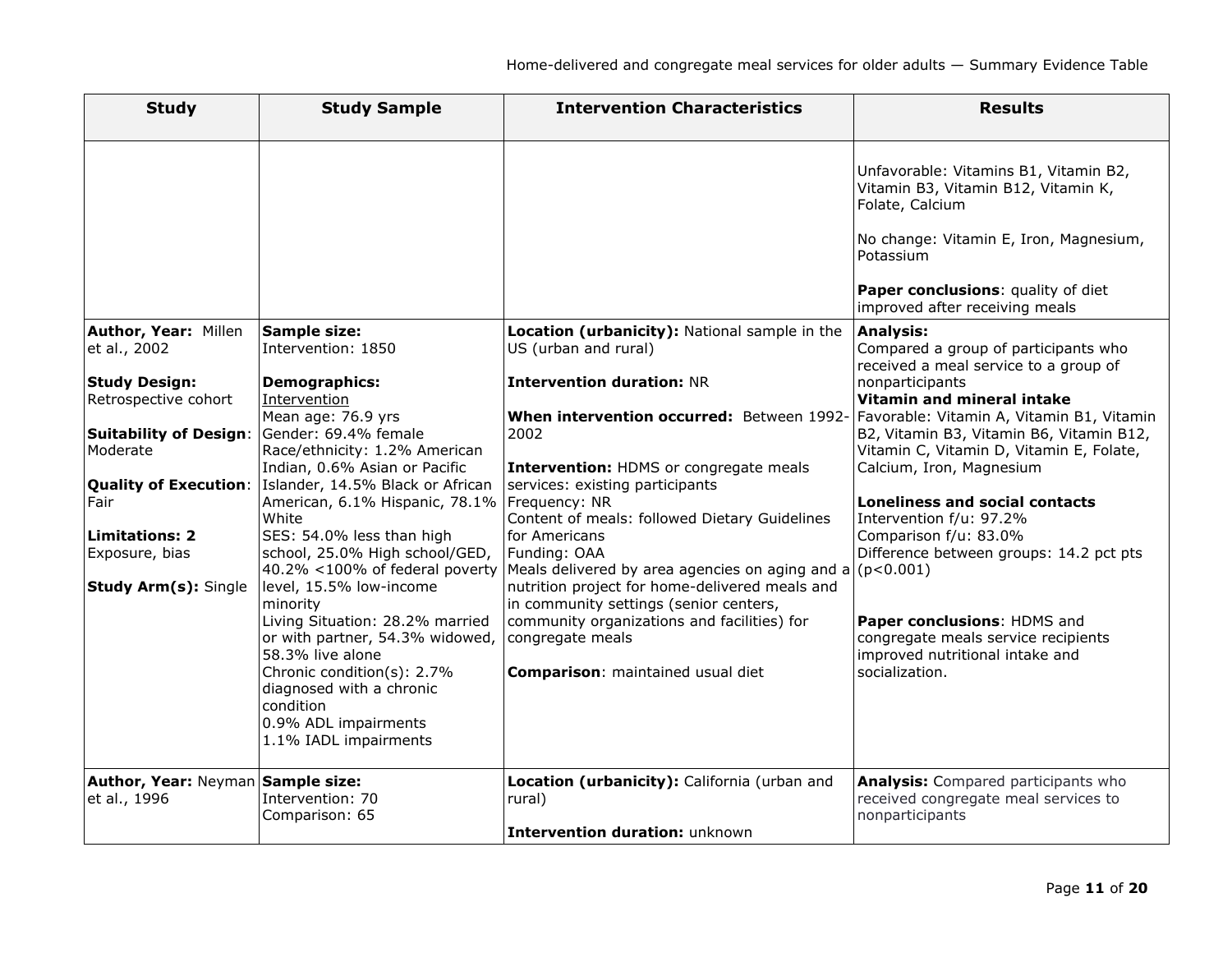| <b>Study Design:</b><br><b>Demographics:</b><br>Energy intake (kcal/d)<br>When intervention occurred: before 1996<br>Intervention<br>Intervention f/u: 1634.0<br>Retrospective cohort<br>Mean age: 73.0 yrs<br>Comparison f/u: 1742.0<br>Gender: 67.0% female<br>Difference between groups: -108.0 kcal/d<br><b>Intervention:</b> Congregate meal service:<br><b>Suitability of Design:</b><br>Race/ethnicity: 2.8% Asian,<br>existing participants<br>(NS)<br>Moderate<br>5.7% Hispanic or Latino, 91.4%<br>Frequency: unknown<br>Content: unknown<br>White<br>Protein intake (g/d)<br><b>Quality of Execution:</b><br>SES: 71.8% <\$25,000 per year<br>Funding: OAA<br>Intervention f/u: 67.6<br>Fair<br>Comparison f/u: 72.5<br>Meals delivered at congregate meal program<br>Difference between groups: -4.9 g/d (NS)<br>Comparison<br>site<br><b>Limitations: 3</b><br>Mean age: 73.1 yrs<br>Sampling, exposure,<br>Gender: 68.0% female<br><b>Vitamin and mineral intake:</b><br><b>Comparison</b> : Did not participate in congregate<br>confounding<br>Race/ethnicity: 1.5% American<br>Favorable: Vitamin B3<br>meal program.<br>Indian or Alaskan Native, 6.2%<br><b>Study Arm(s): Single</b><br>Asian, 1.5% Hispanic or Latino,<br>Unfavorable: Vitamin B1, Vitamin B2,<br>89.2% White<br>Calcium, Iron<br>SES: 40.0% <\$25,000 per year<br>No change: Vitamin A, Magnesium<br>Hemoglobin (g/100mL)<br>Males<br>Intervention f/u: 14.1<br>Comparison f/u: 14.6 |
|---------------------------------------------------------------------------------------------------------------------------------------------------------------------------------------------------------------------------------------------------------------------------------------------------------------------------------------------------------------------------------------------------------------------------------------------------------------------------------------------------------------------------------------------------------------------------------------------------------------------------------------------------------------------------------------------------------------------------------------------------------------------------------------------------------------------------------------------------------------------------------------------------------------------------------------------------------------------------------------------------------------------------------------------------------------------------------------------------------------------------------------------------------------------------------------------------------------------------------------------------------------------------------------------------------------------------------------------------------------------------------------------------------------------------------------------------------------------------|
|                                                                                                                                                                                                                                                                                                                                                                                                                                                                                                                                                                                                                                                                                                                                                                                                                                                                                                                                                                                                                                                                                                                                                                                                                                                                                                                                                                                                                                                                           |
|                                                                                                                                                                                                                                                                                                                                                                                                                                                                                                                                                                                                                                                                                                                                                                                                                                                                                                                                                                                                                                                                                                                                                                                                                                                                                                                                                                                                                                                                           |
|                                                                                                                                                                                                                                                                                                                                                                                                                                                                                                                                                                                                                                                                                                                                                                                                                                                                                                                                                                                                                                                                                                                                                                                                                                                                                                                                                                                                                                                                           |
|                                                                                                                                                                                                                                                                                                                                                                                                                                                                                                                                                                                                                                                                                                                                                                                                                                                                                                                                                                                                                                                                                                                                                                                                                                                                                                                                                                                                                                                                           |
|                                                                                                                                                                                                                                                                                                                                                                                                                                                                                                                                                                                                                                                                                                                                                                                                                                                                                                                                                                                                                                                                                                                                                                                                                                                                                                                                                                                                                                                                           |
|                                                                                                                                                                                                                                                                                                                                                                                                                                                                                                                                                                                                                                                                                                                                                                                                                                                                                                                                                                                                                                                                                                                                                                                                                                                                                                                                                                                                                                                                           |
|                                                                                                                                                                                                                                                                                                                                                                                                                                                                                                                                                                                                                                                                                                                                                                                                                                                                                                                                                                                                                                                                                                                                                                                                                                                                                                                                                                                                                                                                           |
|                                                                                                                                                                                                                                                                                                                                                                                                                                                                                                                                                                                                                                                                                                                                                                                                                                                                                                                                                                                                                                                                                                                                                                                                                                                                                                                                                                                                                                                                           |
|                                                                                                                                                                                                                                                                                                                                                                                                                                                                                                                                                                                                                                                                                                                                                                                                                                                                                                                                                                                                                                                                                                                                                                                                                                                                                                                                                                                                                                                                           |
|                                                                                                                                                                                                                                                                                                                                                                                                                                                                                                                                                                                                                                                                                                                                                                                                                                                                                                                                                                                                                                                                                                                                                                                                                                                                                                                                                                                                                                                                           |
|                                                                                                                                                                                                                                                                                                                                                                                                                                                                                                                                                                                                                                                                                                                                                                                                                                                                                                                                                                                                                                                                                                                                                                                                                                                                                                                                                                                                                                                                           |
|                                                                                                                                                                                                                                                                                                                                                                                                                                                                                                                                                                                                                                                                                                                                                                                                                                                                                                                                                                                                                                                                                                                                                                                                                                                                                                                                                                                                                                                                           |
|                                                                                                                                                                                                                                                                                                                                                                                                                                                                                                                                                                                                                                                                                                                                                                                                                                                                                                                                                                                                                                                                                                                                                                                                                                                                                                                                                                                                                                                                           |
|                                                                                                                                                                                                                                                                                                                                                                                                                                                                                                                                                                                                                                                                                                                                                                                                                                                                                                                                                                                                                                                                                                                                                                                                                                                                                                                                                                                                                                                                           |
|                                                                                                                                                                                                                                                                                                                                                                                                                                                                                                                                                                                                                                                                                                                                                                                                                                                                                                                                                                                                                                                                                                                                                                                                                                                                                                                                                                                                                                                                           |
|                                                                                                                                                                                                                                                                                                                                                                                                                                                                                                                                                                                                                                                                                                                                                                                                                                                                                                                                                                                                                                                                                                                                                                                                                                                                                                                                                                                                                                                                           |
|                                                                                                                                                                                                                                                                                                                                                                                                                                                                                                                                                                                                                                                                                                                                                                                                                                                                                                                                                                                                                                                                                                                                                                                                                                                                                                                                                                                                                                                                           |
|                                                                                                                                                                                                                                                                                                                                                                                                                                                                                                                                                                                                                                                                                                                                                                                                                                                                                                                                                                                                                                                                                                                                                                                                                                                                                                                                                                                                                                                                           |
|                                                                                                                                                                                                                                                                                                                                                                                                                                                                                                                                                                                                                                                                                                                                                                                                                                                                                                                                                                                                                                                                                                                                                                                                                                                                                                                                                                                                                                                                           |
|                                                                                                                                                                                                                                                                                                                                                                                                                                                                                                                                                                                                                                                                                                                                                                                                                                                                                                                                                                                                                                                                                                                                                                                                                                                                                                                                                                                                                                                                           |
|                                                                                                                                                                                                                                                                                                                                                                                                                                                                                                                                                                                                                                                                                                                                                                                                                                                                                                                                                                                                                                                                                                                                                                                                                                                                                                                                                                                                                                                                           |
| Difference between groups: -0.5 g/100mL                                                                                                                                                                                                                                                                                                                                                                                                                                                                                                                                                                                                                                                                                                                                                                                                                                                                                                                                                                                                                                                                                                                                                                                                                                                                                                                                                                                                                                   |
| (NS)                                                                                                                                                                                                                                                                                                                                                                                                                                                                                                                                                                                                                                                                                                                                                                                                                                                                                                                                                                                                                                                                                                                                                                                                                                                                                                                                                                                                                                                                      |
| Females                                                                                                                                                                                                                                                                                                                                                                                                                                                                                                                                                                                                                                                                                                                                                                                                                                                                                                                                                                                                                                                                                                                                                                                                                                                                                                                                                                                                                                                                   |
| Intervention f/u: 14.4                                                                                                                                                                                                                                                                                                                                                                                                                                                                                                                                                                                                                                                                                                                                                                                                                                                                                                                                                                                                                                                                                                                                                                                                                                                                                                                                                                                                                                                    |
| Comparison f/u: 12.4                                                                                                                                                                                                                                                                                                                                                                                                                                                                                                                                                                                                                                                                                                                                                                                                                                                                                                                                                                                                                                                                                                                                                                                                                                                                                                                                                                                                                                                      |
| Difference between groups: 2.0 g/100mL                                                                                                                                                                                                                                                                                                                                                                                                                                                                                                                                                                                                                                                                                                                                                                                                                                                                                                                                                                                                                                                                                                                                                                                                                                                                                                                                                                                                                                    |
| (NS)                                                                                                                                                                                                                                                                                                                                                                                                                                                                                                                                                                                                                                                                                                                                                                                                                                                                                                                                                                                                                                                                                                                                                                                                                                                                                                                                                                                                                                                                      |
|                                                                                                                                                                                                                                                                                                                                                                                                                                                                                                                                                                                                                                                                                                                                                                                                                                                                                                                                                                                                                                                                                                                                                                                                                                                                                                                                                                                                                                                                           |
| Paper conclusions: Congregate meal                                                                                                                                                                                                                                                                                                                                                                                                                                                                                                                                                                                                                                                                                                                                                                                                                                                                                                                                                                                                                                                                                                                                                                                                                                                                                                                                                                                                                                        |
| service programs did not significantly affect                                                                                                                                                                                                                                                                                                                                                                                                                                                                                                                                                                                                                                                                                                                                                                                                                                                                                                                                                                                                                                                                                                                                                                                                                                                                                                                                                                                                                             |
| the nutritional status of the population;                                                                                                                                                                                                                                                                                                                                                                                                                                                                                                                                                                                                                                                                                                                                                                                                                                                                                                                                                                                                                                                                                                                                                                                                                                                                                                                                                                                                                                 |
| author notes that congregate meal service                                                                                                                                                                                                                                                                                                                                                                                                                                                                                                                                                                                                                                                                                                                                                                                                                                                                                                                                                                                                                                                                                                                                                                                                                                                                                                                                                                                                                                 |
| programs may prevent substantial<br>nutritional inadequacy in the elderly                                                                                                                                                                                                                                                                                                                                                                                                                                                                                                                                                                                                                                                                                                                                                                                                                                                                                                                                                                                                                                                                                                                                                                                                                                                                                                                                                                                                 |
| population.                                                                                                                                                                                                                                                                                                                                                                                                                                                                                                                                                                                                                                                                                                                                                                                                                                                                                                                                                                                                                                                                                                                                                                                                                                                                                                                                                                                                                                                               |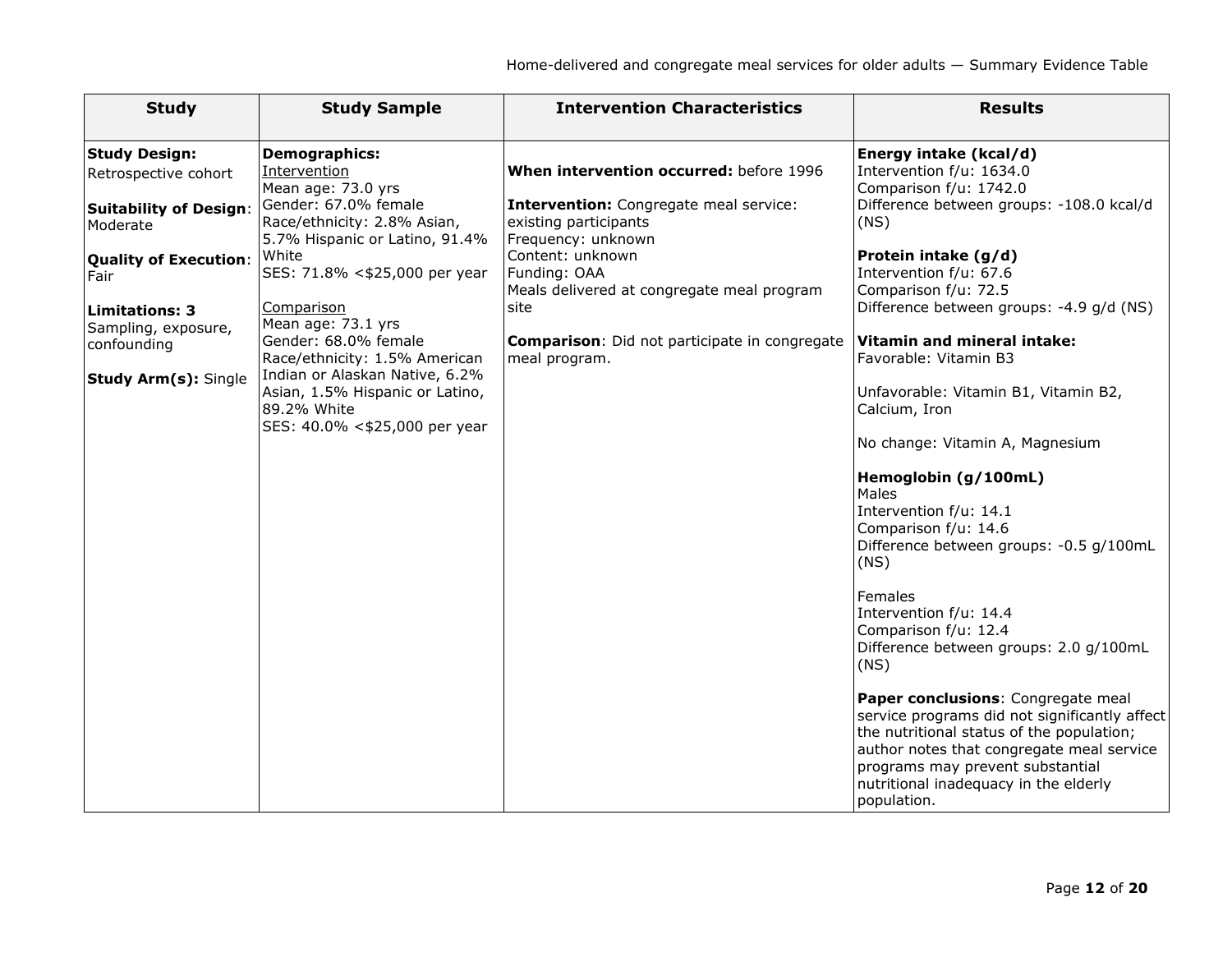| <b>Study</b>                                     | <b>Study Sample</b>                                                | <b>Intervention Characteristics</b>                                                                                                                  | <b>Results</b>                                                                                                                                                                           |
|--------------------------------------------------|--------------------------------------------------------------------|------------------------------------------------------------------------------------------------------------------------------------------------------|------------------------------------------------------------------------------------------------------------------------------------------------------------------------------------------|
| <b>Author, Year:</b>                             | <b>Sample size: 24</b>                                             | Location (urbanicity): United Kingdom (rural)                                                                                                        | Analysis: Dietary intake was compared in                                                                                                                                                 |
| O'Leary et al., 2020                             |                                                                    | Intervention duration: 0.75m                                                                                                                         | a group of participants before and 0.8 mos<br>after enrolling in the meal service.                                                                                                       |
| <b>Study Design:</b><br>Single group pre-post    | Demographics:<br>Mean age: 78.3 yrs<br>Gender: 57.9% female        | When intervention occurred: NR                                                                                                                       | <b>Nutrition status (% malnourished</b><br>status)                                                                                                                                       |
| <b>Suitability of Design:</b><br>Least           | Race/ethnicity: NR<br>SES: NR<br>Living Situation: 63.2% live with | Intervention: HDMS:<br>Frequency: 3 meals/d; 7 d/wk (a total of 21<br>meals/wk)                                                                      | Baseline: 47.0%; f/u: 15.8%<br>Difference: $-31.2$ pct pts ( $p<0.05$ )                                                                                                                  |
| <b>Quality of Execution: others</b><br>Fair      |                                                                    | Content of meals: met Australian home<br>delivered meal guidelines for protein and energy Males<br>intake. Participants were provided a menu with    | Handgrip strength (kg)<br>Baseline: 29.1 kg; f/u: NR                                                                                                                                     |
| <b>Limitations: 2</b><br>Sampling, data analysis |                                                                    | 4 breakfast choices, 22 main course choices and<br>4 supper choices. Meals were suitable for home<br>refrigeration and usually delivered twice per   | Difference: "no significant change"<br>Females<br>Baseline: 21.1 kg; f/u: NR                                                                                                             |
| <b>Study Arm(s): Single</b>                      |                                                                    | week, with three meals being provided for each<br>day. All meals that were intended to be                                                            | Difference: "no significant change"                                                                                                                                                      |
|                                                  |                                                                    | consumed hot were suitable for microwaving or<br>oven heating. Participants were instructed to<br>consume additional meals and snacks ad<br>libitum. | Loneliness (Modified UCLA loneliness<br>scale [ranges 1 to 4 with higher score<br>indicating greater loneliness])<br>Baseline: 1.7; f/u: 1.6                                             |
|                                                  |                                                                    | Funding: NR<br>Meals delivered by delivery driver                                                                                                    | Difference: -0.1 (p=0.55)                                                                                                                                                                |
|                                                  |                                                                    |                                                                                                                                                      | <b>Depression</b> (Geriatric Depression Scale<br>Scores range 0-12, with higher score<br>indicating greater level of depression)<br>Baseline: 2.2; f/u: 1.8<br>Difference: -0.4 (p<0.05) |
|                                                  |                                                                    |                                                                                                                                                      | Satisfaction with life (higher scores<br>indicate greater satisfaction with life)<br>Baseline: 4.0; f/u: 4.1<br>Difference: 0.03 (NS)                                                    |
|                                                  |                                                                    |                                                                                                                                                      | Paper conclusions: Even short-term,<br>home meal deliveries improve min-<br>nutritional assessment scores and can<br>positively alter some measures of mood.                             |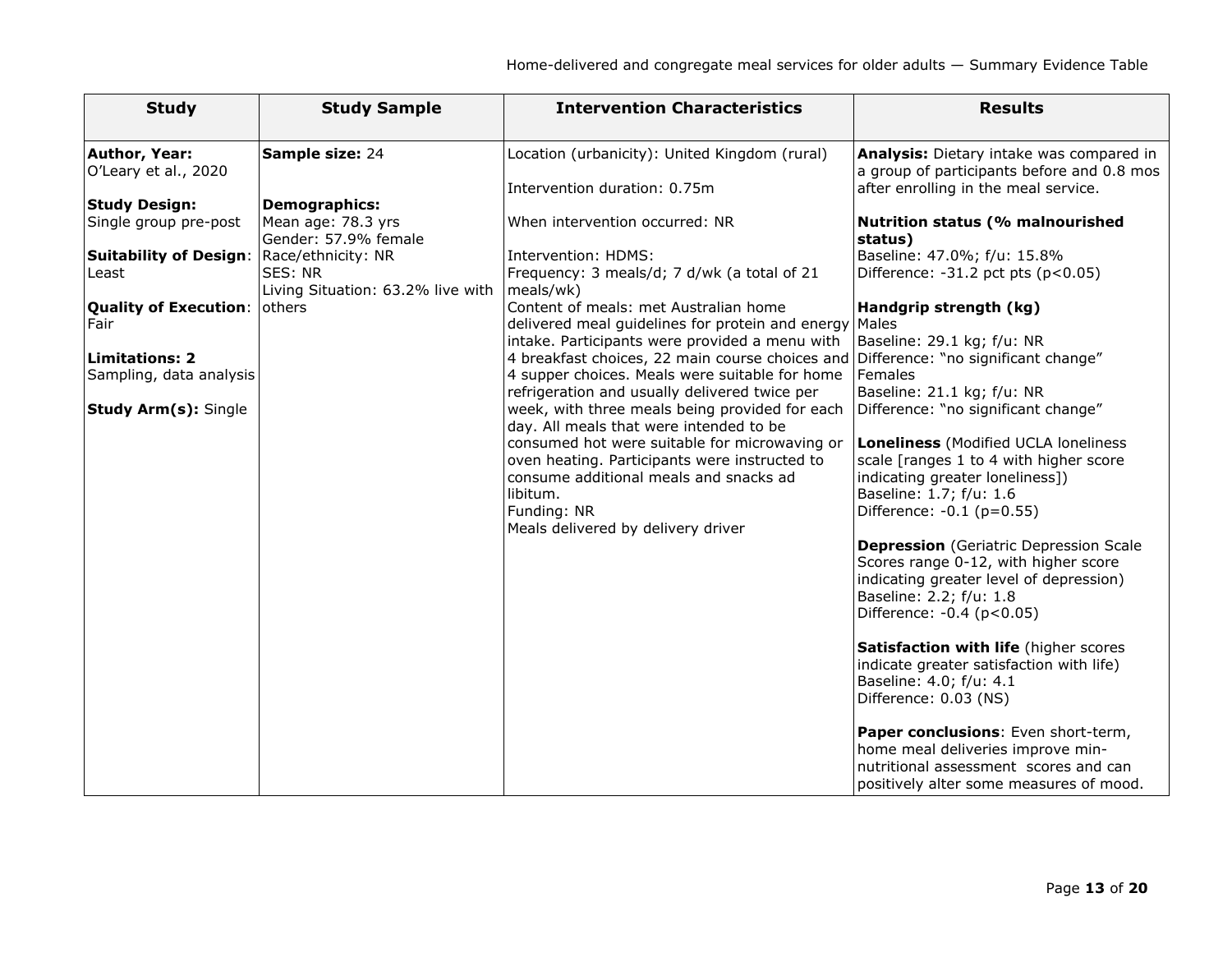| <b>Study</b>                                                                                                                                                                                                                                            | <b>Study Sample</b>                                                                                                                                                                                                                                                                                     | <b>Intervention Characteristics</b>                                                                                                                                                                                                                                                                                                                                                                                                                                                | <b>Results</b>                                                                                                                                                                                                                                                                                                                                                                                                                                                                                                                                                                                                                        |
|---------------------------------------------------------------------------------------------------------------------------------------------------------------------------------------------------------------------------------------------------------|---------------------------------------------------------------------------------------------------------------------------------------------------------------------------------------------------------------------------------------------------------------------------------------------------------|------------------------------------------------------------------------------------------------------------------------------------------------------------------------------------------------------------------------------------------------------------------------------------------------------------------------------------------------------------------------------------------------------------------------------------------------------------------------------------|---------------------------------------------------------------------------------------------------------------------------------------------------------------------------------------------------------------------------------------------------------------------------------------------------------------------------------------------------------------------------------------------------------------------------------------------------------------------------------------------------------------------------------------------------------------------------------------------------------------------------------------|
| Author, Year: Park et<br>al., 2007<br><b>Study Design: Other</b><br>design with concurrent<br>comparison<br><b>Suitability of Design:</b><br>Greatest<br><b>Quality of Execution:</b><br>Fair<br><b>Limitations: 2</b><br>Data analysis,<br>confounding | Sample size:<br>Intervention: 22<br>Comparison: 22<br><b>Demographics:</b><br>Intervention<br>Mean age: 75.6 yrs<br>Gender: 100.0% female<br>Race/ethnicity: 100% Asian<br>SES: 100.0% low income<br>Living situation: 100.0% live<br>alone<br>Health conditions: 13.6% taking<br>'Oriental" medication | Location (urbanicity): Bucheon City (suburb<br>of Seoul), South Korea<br><b>Intervention duration: 8 mos</b><br>When intervention occurred: June 2001-<br>January 2002<br>Intervention: HDMS: new participants<br>Frequency: 5-7 meals/wk<br>Content of meals: provided fish, eggs, soybean<br>products, fruits, vegetables, dairy products,<br>and/or cereals<br>Funding: local government and participant<br>contributed \$5/wk<br>Meals delivered by a dietician from the local | <b>Analysis:</b><br>Compared HDMS participants to non-HDMS<br>participants<br>Percent meeting recommended daily<br>allowance for energy<br>Intervention: baseline: 59.0; f/u: 68.0<br>Comparison: baseline: 76.0; f/u: 78.0<br>Difference between groups: 7.0 pct pts<br>(NS)<br>Percent meeting recommended daily<br>allowance for protein<br>Intervention: baseline: 64.0; f/u: 73.0<br>Comparison: baseline: 83.0; f/u: 79.0<br>Difference between groups: 13.0 pct pts                                                                                                                                                            |
| <b>Study Arm(s): Single</b>                                                                                                                                                                                                                             | Comparison<br>Mean age: 73.1 yrs<br>Gender: 100.0% female<br>Race/ethnicity: 100.0% Asian<br>SES: 100.0% low income<br>Living situation: 100.0% live<br>alone<br>Health condition: 9.1% taking<br>"Oriental" medication                                                                                 | government-funded elderly food assistance<br>program<br>Comparison: usual diet                                                                                                                                                                                                                                                                                                                                                                                                     | (NS)<br>Energy intake (kcal/d)<br>Intervention: baseline: 948.8; f/u: 1012.5<br>Comparison: baseline: 1301.0; f/u: 1251.0<br>Difference between groups: 113.7 kcal/d<br>(NS)<br>Protein intake (g/d)<br>Intervention: baseline: 35.6; f/u: 40.7<br>Comparison: baseline: 48.3; f/u: 48.3<br>Difference between groups: 5.1 g/d (NS)<br>Vitamin and mineral intake<br>Favorable: Vitamin A, Vitamin C, Calcium,<br>Iron, Potassium, Sodium<br>Unfavorable: Vitamin B3<br>No Change: Vitamin B1, Vitamin B2<br>Paper conclusions: HDMS recipients<br>significantly improved nutritional intake<br>and mental health associated with the |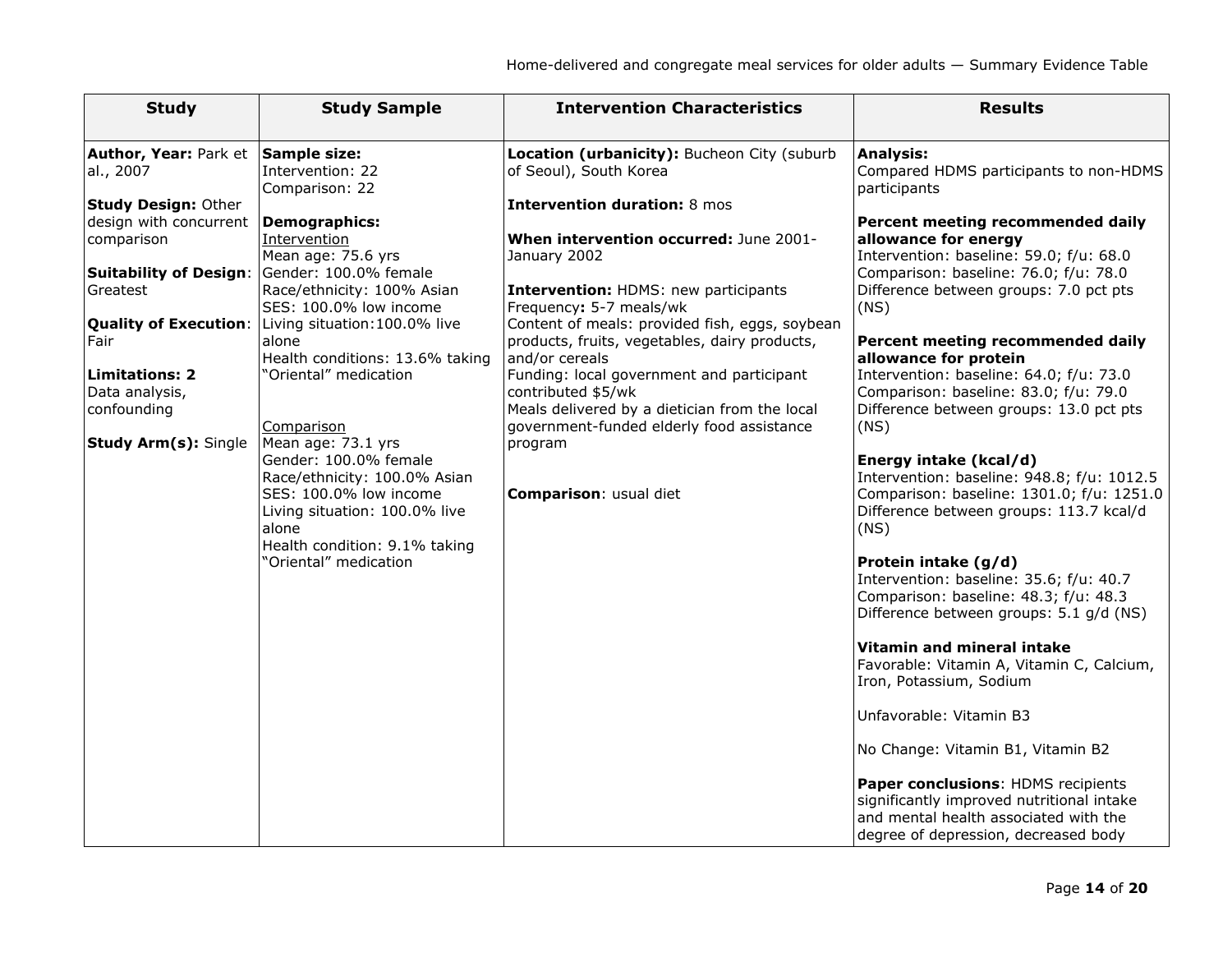| <b>Study</b>                                                                                                                                                                                                                                                                                                     | <b>Study Sample</b>                                                                                                                                                                                                                                                                                                                                                                                                                                                                                                                                                                                                                                                                                                                                                                                  | <b>Intervention Characteristics</b>                                                                                                                                                                                                                                                                                                                                                                | <b>Results</b>                                                                                                                                                                                                                                                                                                                                                                                                                                                                                                                                                                                                                                                                                                                    |
|------------------------------------------------------------------------------------------------------------------------------------------------------------------------------------------------------------------------------------------------------------------------------------------------------------------|------------------------------------------------------------------------------------------------------------------------------------------------------------------------------------------------------------------------------------------------------------------------------------------------------------------------------------------------------------------------------------------------------------------------------------------------------------------------------------------------------------------------------------------------------------------------------------------------------------------------------------------------------------------------------------------------------------------------------------------------------------------------------------------------------|----------------------------------------------------------------------------------------------------------------------------------------------------------------------------------------------------------------------------------------------------------------------------------------------------------------------------------------------------------------------------------------------------|-----------------------------------------------------------------------------------------------------------------------------------------------------------------------------------------------------------------------------------------------------------------------------------------------------------------------------------------------------------------------------------------------------------------------------------------------------------------------------------------------------------------------------------------------------------------------------------------------------------------------------------------------------------------------------------------------------------------------------------|
|                                                                                                                                                                                                                                                                                                                  |                                                                                                                                                                                                                                                                                                                                                                                                                                                                                                                                                                                                                                                                                                                                                                                                      |                                                                                                                                                                                                                                                                                                                                                                                                    | percent fat, and increased high-density<br>lipoprotein cholesterol.                                                                                                                                                                                                                                                                                                                                                                                                                                                                                                                                                                                                                                                               |
| Author, Year: Roy et<br>al., 2006<br><b>Study Design: Other</b><br>design with concurrent<br>comparison<br><b>Suitability of Design:</b><br>Greatest<br><b>Quality of Execution:</b><br>Fair<br><b>Limitations: 2</b><br>Confounding, other<br>(content of meals not<br>provided)<br><b>Study Arm(s): Single</b> | <b>Sample size:</b><br>Intervention: 20<br>Control: 31<br><b>Demographics:</b><br><b>Intervention</b><br>Mean age: 75.2 yrs<br>Gender: 85.0% female<br>Race/ethnicity: 100% Asian<br>SES: 50.0% low income, 45.0%<br>graduated from high school, 5%<br>technical college/university<br>experience<br>Living situation: 65.0% live alone Funding: NR<br>Health condition: 70.0% arthritis, Meals delivered by dietician<br>70% vascular disorders, 65%<br>digestive disorders<br>Comparison<br>Mean age: 77.2 yrs<br>Gender: 81.0% female<br>Race/ethnicity: 100% Asian<br>SES: 48.0% low income, 29.0%<br>graduated from high school,<br>23.0% technical<br>college/university experience<br>Living situation: 74.0% live alone<br>Health condition: 84.0% arthritis,<br>68% vascular disorders, 42% | Location (urbanicity): Sherbrooke, Canada<br>(NR)<br>Intervention duration: ongoing, evaluation<br>period was 2 mos<br>When intervention occurred: before 2006<br>Intervention: HDMS: new participants<br>Frequency: 2-3 meals/week<br>Content of meals: Suggested home-delivered<br>meals comply with dietary guidelines but no<br>specifics on these meals.<br>Comparison: maintained usual diet | <b>Analysis:</b><br>Compared HDMS participants to non-HDMS<br>participants.<br>Energy intake (kcal/day)<br>Intervention: baseline: 1192.0; f/u:<br>1313.0<br>Comparison: baseline: 1277.0; f/u: 1256.0<br>Difference between groups: 142.0 kcal/d<br>$(p=0.1)$<br>Protein intake (g/d)<br>Intervention: baseline: 47.4; f/u: 54.8<br>Comparison: baseline: 51.1; f/u: 50.4<br>Difference between groups: 8.10 g/d<br>$(p=0.03)$<br>Vitamin and mineral intake<br>Favorable: Vitamin A, Vitamin B1, Vitamin<br>B3, Vitamin B6, Vitamin C, Vitamin D,<br>Vitamin E, Calcium, Magnesium<br>Unfavorable: Vitamin B2, Vitamin B12,<br>Folate<br>No Change: Iron<br>Paper conclusions: HDMS improved<br>dietary intake of participants. |
| <b>Author, Year: Steele</b><br>et al., 1985                                                                                                                                                                                                                                                                      | digestive disorders<br>Sample size:<br>Intervention: 32<br>Control: 22                                                                                                                                                                                                                                                                                                                                                                                                                                                                                                                                                                                                                                                                                                                               | Location (urbanicity): North Carolina (NR)<br><b>Intervention duration: NR</b>                                                                                                                                                                                                                                                                                                                     | <b>Analysis:</b><br>Compared HDMS participants to non-HDMS<br>participants.                                                                                                                                                                                                                                                                                                                                                                                                                                                                                                                                                                                                                                                       |
| <b>Study Design:</b><br>Retrospective cohort<br><b>Suitability of Design:</b><br>Moderate                                                                                                                                                                                                                        | <b>Demographics:</b><br>Intervention<br>Mean age: 78 yrs<br>Gender: 83.3% female                                                                                                                                                                                                                                                                                                                                                                                                                                                                                                                                                                                                                                                                                                                     | When intervention occurred: before 1985<br><b>Intervention: HDMS: existing participants</b><br>Frequency: 1 meal/d, for 5 d/wk (5 meals/wk)<br>Content of meals not described                                                                                                                                                                                                                      | Percent meeting recommended daily<br>intake of energy<br>Intervention: 41%<br>Comparison: 47%                                                                                                                                                                                                                                                                                                                                                                                                                                                                                                                                                                                                                                     |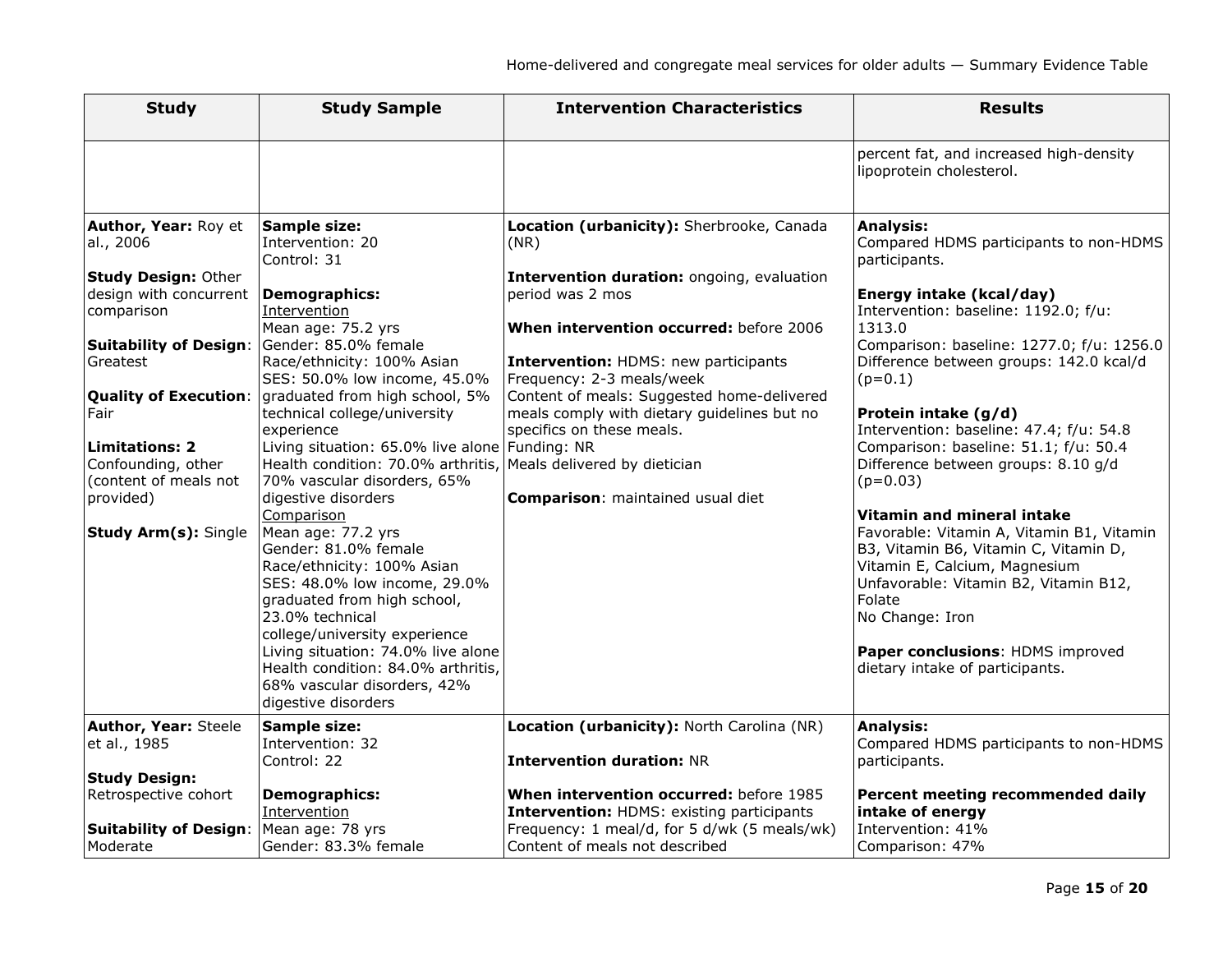| <b>Study</b>                                                                                                                                                                             | <b>Study Sample</b>                                                                                                                                                                        | <b>Intervention Characteristics</b>                                                                                      | <b>Results</b>                                                                                                                                                                                                                                                                                                                                                                                                                                                                                                                                                                                                                                                                                                                                                                                                                               |
|------------------------------------------------------------------------------------------------------------------------------------------------------------------------------------------|--------------------------------------------------------------------------------------------------------------------------------------------------------------------------------------------|--------------------------------------------------------------------------------------------------------------------------|----------------------------------------------------------------------------------------------------------------------------------------------------------------------------------------------------------------------------------------------------------------------------------------------------------------------------------------------------------------------------------------------------------------------------------------------------------------------------------------------------------------------------------------------------------------------------------------------------------------------------------------------------------------------------------------------------------------------------------------------------------------------------------------------------------------------------------------------|
| <b>Quality of Execution:</b><br>Fair<br><b>Limitations: 3</b><br>Sampling, confounding,<br>other (content of meals Gender: 83.3% female<br>not described)<br><b>Study Arm(s):</b> Single | Race/ethnicity: 45.0% Black or<br>African American, 55.0% White<br>SES: NR<br>Comparison<br>Mean age: 76 yrs<br>Race/ethnicity: 45.0% Black or<br>African American, 55.0% White<br>SES: NR | Funding: NR<br>Meal delivered by: NR<br><b>Comparison:</b> Individuals on a waiting list to<br>receive the meal program. | Difference between groups: -6 pct pts (NS)<br>Percent meeting recommended daily<br>intake of protein<br>Intervention: 69%<br>Comparison: 73%<br>Difference between groups: -4 pct pts (NS)<br>Energy intake (kcal/d)<br>Intervention: 1187<br>Comparison: 1371<br>Difference between groups: -184 kcal/d<br>(NS)<br>Protein intake (g/d)<br>Intervention: 58<br>Comparison: 54<br>Difference between groups: 4 g/d (NS)<br>Vitamin and mineral intake<br>Favorable: Vitamin B3, Sodium<br>Unfavorable: Vitamin A, Vitamin B1,<br>Vitamin C, Calcium, Iron, Potassium<br>No Change: Vitamin B2<br>Nutrition status (% malnourished or<br>poorly nourished)<br>Intervention: 44%<br>Comparison: 27%<br>Difference between groups: -17 pct pts<br>(NS)<br>Paper conclusions: Provision of nutrition<br>services to homebound elderly appears to |
|                                                                                                                                                                                          |                                                                                                                                                                                            |                                                                                                                          | be lagging behind need.                                                                                                                                                                                                                                                                                                                                                                                                                                                                                                                                                                                                                                                                                                                                                                                                                      |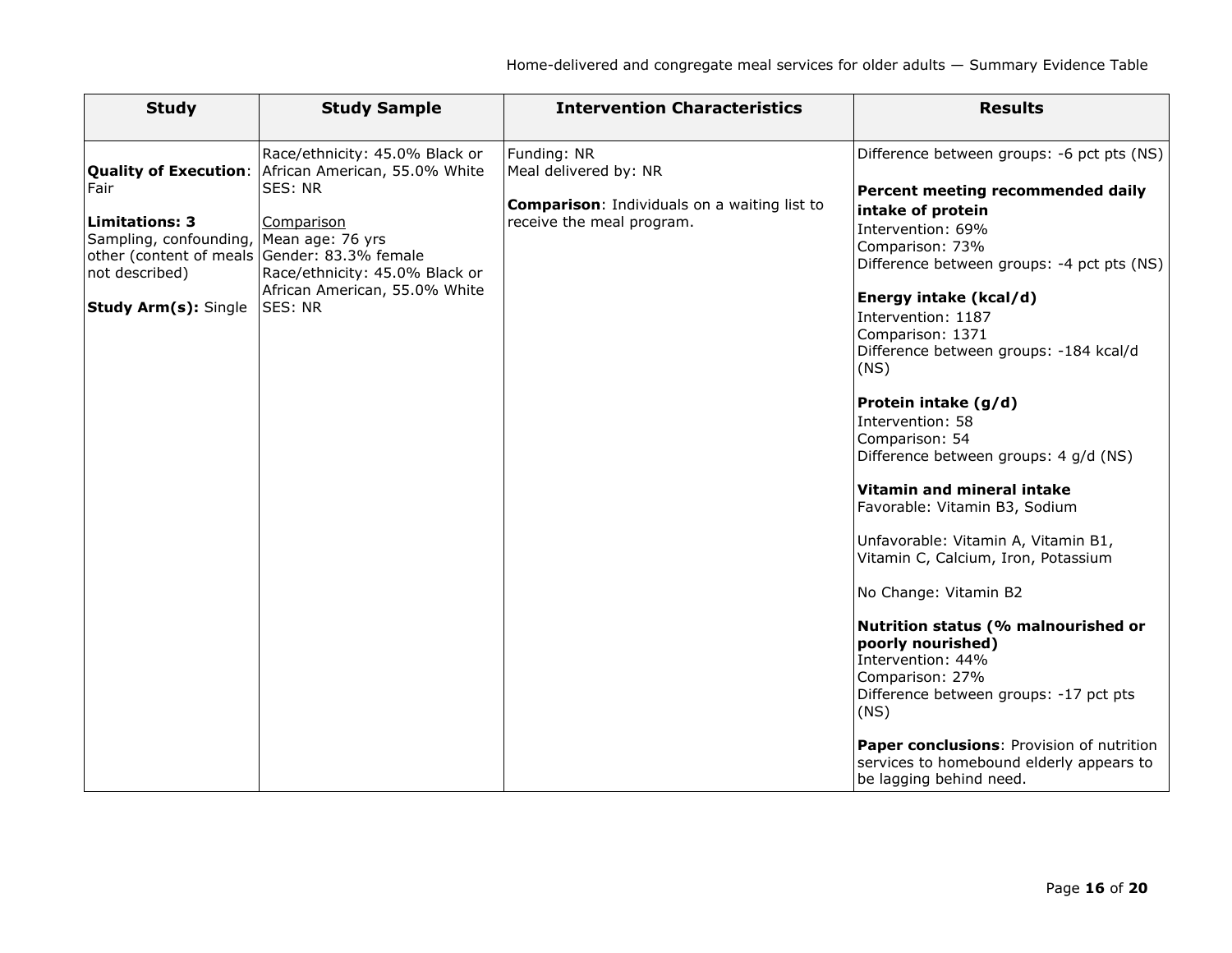| <b>Study</b>                                                 | <b>Study Sample</b>                                                               | <b>Intervention Characteristics</b>                                                                                                      | <b>Results</b>                                                                                                                     |
|--------------------------------------------------------------|-----------------------------------------------------------------------------------|------------------------------------------------------------------------------------------------------------------------------------------|------------------------------------------------------------------------------------------------------------------------------------|
| <b>Author, Year: Ullevig</b><br>et al., 2018                 | <b>Sample size:</b><br>Intervention: 49                                           | Location (urbanicity): Austin and San<br>Antonio, TX (NR)                                                                                | Analysis: Dietary intake was compared in<br>a group of participants before and 3 mos<br>after enrolling in the meal service.       |
| <b>Study Design: Single</b><br>group pre-post                | <b>Demographics:</b><br>Intervention<br>Mean age: 77.2 yrs                        | Intervention duration: ongoing but<br>evaluation was 3 mos                                                                               | Percent meeting recommended daily<br>allowance for energy                                                                          |
| <b>Suitability of Design:</b><br>Least                       | Gender: 59.2% female<br>Race/ethnicity: 30.6% Black or<br>African American, 18.4% | When intervention occurred: November<br>2014-April 2015                                                                                  | Baseline: 37.2%; f/u: 39.5%<br>Difference: 2.3 pct pts (NS)                                                                        |
| <b>Quality of Execution:</b><br>Fair                         | Hispanic or Latino, 51.0% White<br>SES: NR                                        | <b>Intervention: HDMS: new participants</b><br>Frequency: 1 meal/d; NR how many days/wk<br>Content of meals: Followed Dietary Guidelines | Percent meeting recommended daily<br>allowance for protein<br>Baseline: 62.8%; f/u: 67.4%                                          |
| Limitation(s): 3<br>Sampling, exposure,<br>Loss to follow-up |                                                                                   | for Americans<br>Funding: NR<br>Meals delivered by MOW                                                                                   | Difference: 4.6 pct pts (NS)<br>Energy intake (kcal/d)                                                                             |
| <b>Study Arm(s): Single</b>                                  |                                                                                   |                                                                                                                                          | Baseline and f/u: NR<br>Difference: -60.5 kcal/d (NS)                                                                              |
|                                                              |                                                                                   |                                                                                                                                          | Protein intake (g/d)<br>Baseline and f/u: NR<br>Difference: -5.8 g/d (NS)                                                          |
|                                                              |                                                                                   |                                                                                                                                          | Nutrition status (% malnourished or<br>poorly nourished)<br>Baseline: 41.7%; f/u: 8.3%<br>Difference: $-33.4$ pct pts ( $p<0.05$ ) |
|                                                              |                                                                                   |                                                                                                                                          | Vitamin and mineral intake<br>Favorable: Vitamin D, Vitamin E, and<br>Folate; Calcium, Magnesium, Sodium                           |
|                                                              |                                                                                   |                                                                                                                                          | Unfavorable: Vitamin B3, Vitamin B12,<br>Vitamin C                                                                                 |
|                                                              |                                                                                   |                                                                                                                                          | No change: Vitamins A, Vitamin B1,<br>Vitamin B2, Vitamin B6, and Vitamin K,<br>Iron, Potassium                                    |
|                                                              |                                                                                   |                                                                                                                                          | Paper conclusions: positive associations<br>between homebound older adults'                                                        |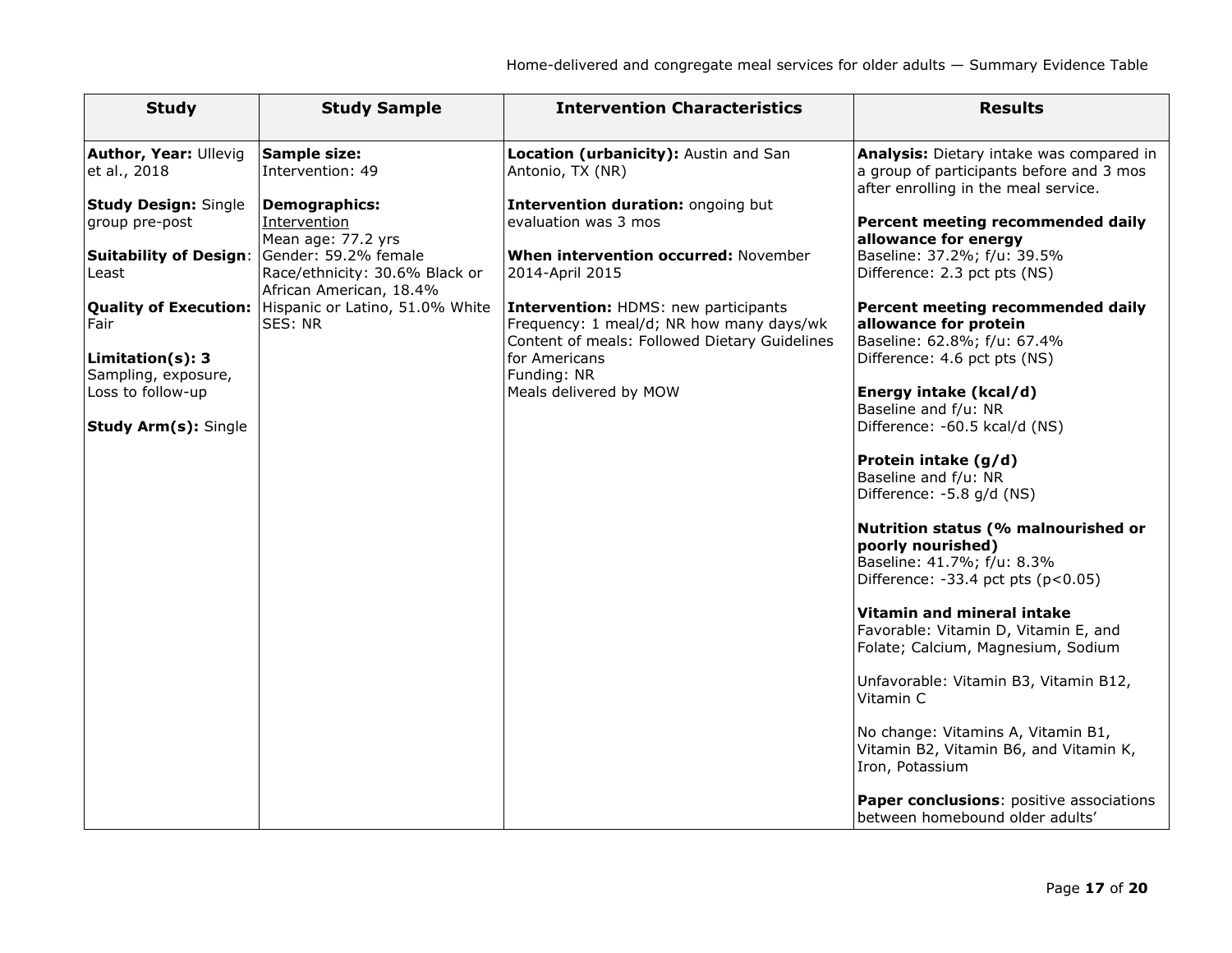| <b>Study</b>                                                                                                                                                                                                                      | <b>Study Sample</b>                                                                                                                                                                                                                                                            | <b>Intervention Characteristics</b>                                                                                                                                                                                                                                                                                                                                                                                                                   | <b>Results</b>                                                                                                                                                                                                                                                                                                                                                                                                                                                                                                                                                                                                                                                                                                                                                                                                                                                                                                                                                                                               |
|-----------------------------------------------------------------------------------------------------------------------------------------------------------------------------------------------------------------------------------|--------------------------------------------------------------------------------------------------------------------------------------------------------------------------------------------------------------------------------------------------------------------------------|-------------------------------------------------------------------------------------------------------------------------------------------------------------------------------------------------------------------------------------------------------------------------------------------------------------------------------------------------------------------------------------------------------------------------------------------------------|--------------------------------------------------------------------------------------------------------------------------------------------------------------------------------------------------------------------------------------------------------------------------------------------------------------------------------------------------------------------------------------------------------------------------------------------------------------------------------------------------------------------------------------------------------------------------------------------------------------------------------------------------------------------------------------------------------------------------------------------------------------------------------------------------------------------------------------------------------------------------------------------------------------------------------------------------------------------------------------------------------------|
|                                                                                                                                                                                                                                   |                                                                                                                                                                                                                                                                                |                                                                                                                                                                                                                                                                                                                                                                                                                                                       | nutritional status and 3 months of<br>participation in HDMS                                                                                                                                                                                                                                                                                                                                                                                                                                                                                                                                                                                                                                                                                                                                                                                                                                                                                                                                                  |
| <b>Author, Year: Walden</b><br>et al., 1989<br><b>Study Design:</b><br>Retrospective self-<br>controlled<br><b>Suitability of Design:</b><br>Moderate<br>Good<br><b>Limitations: 1</b><br>Sampling<br><b>Study Arm(s): Single</b> | <b>Sample size:</b><br>Intervention: 16<br><b>Demographics:</b><br>Mean age: 81.4 yrs<br>Gender: 75.0% female<br>Race/ethnicity: 31.3% Black or<br>African American, 68.8% White<br>SES: 18.8% receive food stamps<br>Quality of Execution: Living situation: 81.3% live alone | Location (urbanicity): Southern state in U.S.<br>(NR)<br><b>Intervention duration: NR</b><br>When intervention occurred: data collected<br>1985-86<br>Intervention: HDMS: existing participants<br>Frequency: 7 meals/wk (daily weekday meals<br>plus two additional meals on Friday to consume<br>over the weekend)<br>Content of meals: unknown<br>Funding: OAA<br>Meals delivered by volunteers (often had to pay<br>drivers for weekend delivery) | Analysis: Dietary intake is compared on a<br>day participants received a meal to a day<br>they did not receive a meal<br>Percent meeting recommended daily<br>allowance for energy<br>Day with meal: 44.0%<br>Day without meal: 19.0%<br>Absolute difference: 25.0 pct pts (NR)<br>Percent meeting recommended daily<br>allowance for protein<br>Day with meal: 94.0%<br>Day without meal: 44.0%<br>Absolute difference: 50.0 pct pts (NR)<br>Energy intake (kcal/d)<br>Day with meal: 1719.8<br>Day without meal: 1314.1<br>Absolute difference: 405.7 kcal/d (NR)<br>Protein intake (g/d)<br>Day with meal: 108.0<br>Day without meal: 89.6<br>Absolute difference: 18.4 g/d (NR)<br>Vitamin and mineral intake<br>Favorable: Vitamin A, Vitamin B1, Vitamin<br>B2, Vitamin C, Calcium, Iron<br>Unfavorable: Vitamin B3<br>Paper conclusions: Persons receiving<br>HDMS 5 d/wk had insufficient dietary<br>intake of protein and select vitamins and<br>minerals, demonstrating need for weekend<br>meals. |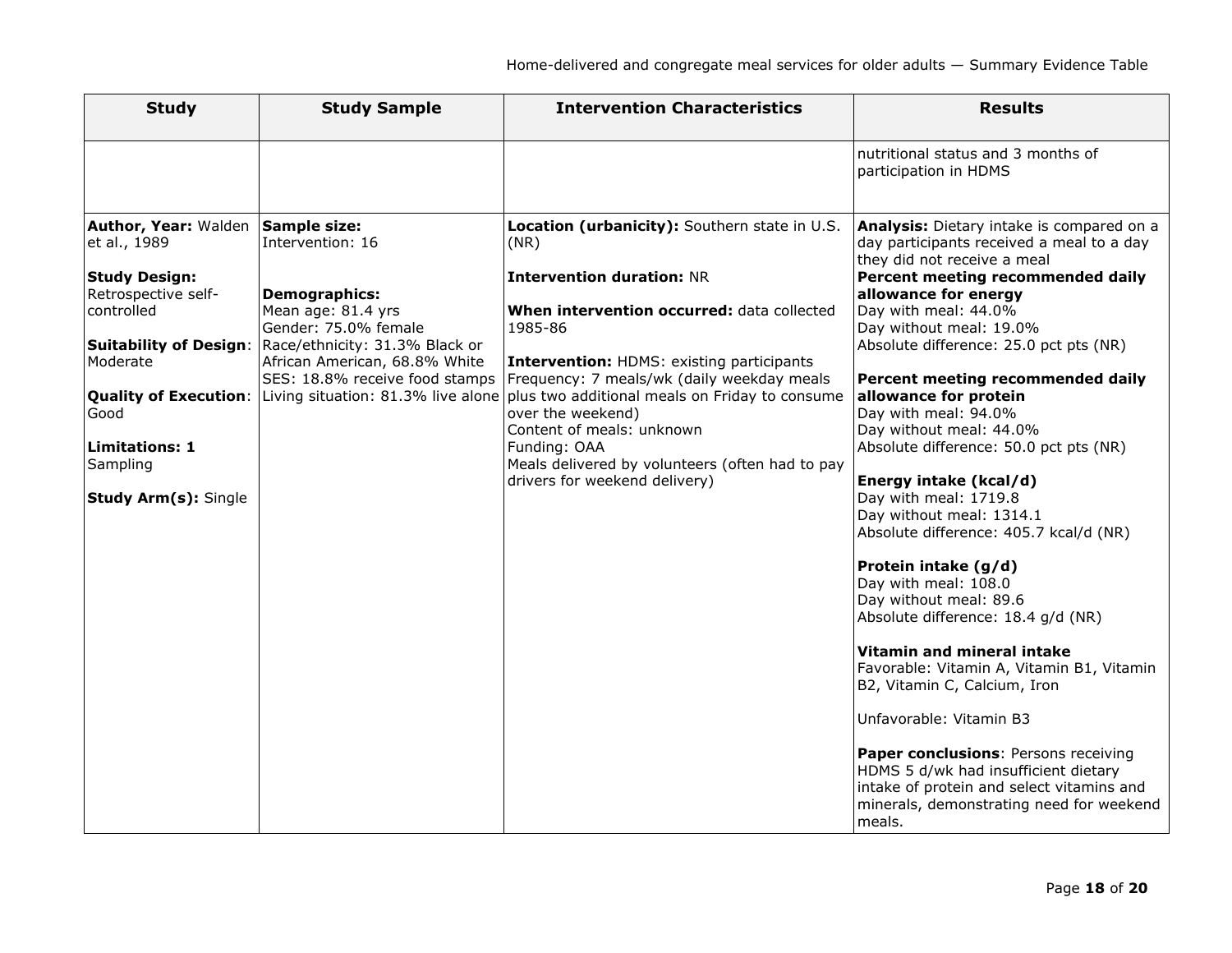| <b>Study</b>                                                                                                                                                                                                                                                      | <b>Study Sample</b>                                                                                                                                                                                                                                                           | <b>Intervention Characteristics</b>                                                                                                                                                                                                                                                                                                                                                                                                                 | <b>Results</b>                                                                                                                                                                                                                                                                                                                                                                                                                                                                                                                                                                                                                                                                                                                                                                                                     |
|-------------------------------------------------------------------------------------------------------------------------------------------------------------------------------------------------------------------------------------------------------------------|-------------------------------------------------------------------------------------------------------------------------------------------------------------------------------------------------------------------------------------------------------------------------------|-----------------------------------------------------------------------------------------------------------------------------------------------------------------------------------------------------------------------------------------------------------------------------------------------------------------------------------------------------------------------------------------------------------------------------------------------------|--------------------------------------------------------------------------------------------------------------------------------------------------------------------------------------------------------------------------------------------------------------------------------------------------------------------------------------------------------------------------------------------------------------------------------------------------------------------------------------------------------------------------------------------------------------------------------------------------------------------------------------------------------------------------------------------------------------------------------------------------------------------------------------------------------------------|
| Author, Year: Walton<br>et al., 2015<br><b>Study Design:</b><br>Retrospective self-<br>controlled<br><b>Suitability of Design:</b><br>Moderate<br>Fair<br><b>Limitations: 2</b><br>Sampling, other<br>(content of meals not<br>described)<br>Study Arm(s): Single | <b>Sample size:</b><br>Intervention: 42<br><b>Demographics:</b><br>Mean age: 81.9 yrs<br>Gender: 61.9% female<br>Race/ethnicity: NR<br><b>SES: NR</b><br>Living Situation: NR<br>Existing health condition: 14.0%<br><b>Quality of Execution:</b> reported cognitive disorder | Location (urbanicity): New South Wales,<br>Australia (urban)<br>Intervention duration: ongoing<br>When intervention occurred: 2011<br><b>Intervention: HDMS: existing participants</b><br>Frequency: 6 to 14 meals over a 2-week period;<br>Hot or frozen meals were available for<br>weekdays, and frozen meals were delivered if<br>weekends were chosen.<br>Content of meals: NR<br>Funding: program<br>Meals delivered by volunteer MOW drivers | Analysis: Dietary intake is compared on a<br>day participants received a meal to a day<br>they did not receive a meal<br>Percent meeting recommended daily<br>allowance for energy<br>Day with meal: 54.5%<br>Day without meal: 48.5%<br>Absolute Difference: 6.0 pct pts (NR)<br>Percent meeting recommended daily<br>allowance for protein<br>Day with meal: 84.8%<br>Day without meal: 75.8%<br>Absolute Difference: 9.0 pct pts (NR)<br>Energy intake (kcal/day)<br>Day with meal: 1818.4<br>Day without meal: 1811.0<br>Absolute Difference: 7.4 kcal/d (NR)<br>Protein intake (g/d)<br>Day with meal: 78.2<br>Day without meal: 80.9<br>Absolute Difference: -2.7 g/d (NR)<br>Paper conclusions: Meal participants are<br>at risk of being poorly nourished and meals<br>delivered by the service provide an |
| Author, Year: Wright<br>et al., 2015                                                                                                                                                                                                                              | Sample size: Baseline<br>Intervention: 51                                                                                                                                                                                                                                     | Location (urbanicity): central FL, U.S. (NR)<br>Intervention duration: 2 mos evaluation, but<br>intervention ongoing                                                                                                                                                                                                                                                                                                                                | important contribution to overall intakes.<br>Analysis: Within-participant comparison<br>(pre-post meal program)                                                                                                                                                                                                                                                                                                                                                                                                                                                                                                                                                                                                                                                                                                   |
| <b>Study Design: Single</b><br>group pre-post                                                                                                                                                                                                                     | <b>Demographics:</b><br>Intervention<br>Mean age: 74.1 yrs                                                                                                                                                                                                                    | When intervention occurred: 2014<br>Intervention: HDMS: new participant                                                                                                                                                                                                                                                                                                                                                                             | Energy intake (kcal/d)<br>Baseline: 1264.4; f/u: 1620.0<br>Difference: 355.6 kcal/d (p<0.05)                                                                                                                                                                                                                                                                                                                                                                                                                                                                                                                                                                                                                                                                                                                       |
| <b>Suitability of Design:</b><br>Least<br><b>Quality of Execution:</b>                                                                                                                                                                                            | Gender: 66.0% female<br>Race/ethnicity: 58.0% White,<br>22.6% Black or African<br>American; 19.4% Hispanic or                                                                                                                                                                 | Frequency: at least 3 meals/wk<br>Content of meals: Followed Dietary Guidelines<br>for Americans<br>Participants were homebound                                                                                                                                                                                                                                                                                                                     | Protein intake (g/d)<br>Baseline: 54.1; f/u: 73.7<br>Difference: 19.6 g/d (p<0.05)                                                                                                                                                                                                                                                                                                                                                                                                                                                                                                                                                                                                                                                                                                                                 |
| Fair                                                                                                                                                                                                                                                              | Latino<br>SES: NR                                                                                                                                                                                                                                                             | Funding: NR<br>Meals delivered by MOW program                                                                                                                                                                                                                                                                                                                                                                                                       |                                                                                                                                                                                                                                                                                                                                                                                                                                                                                                                                                                                                                                                                                                                                                                                                                    |